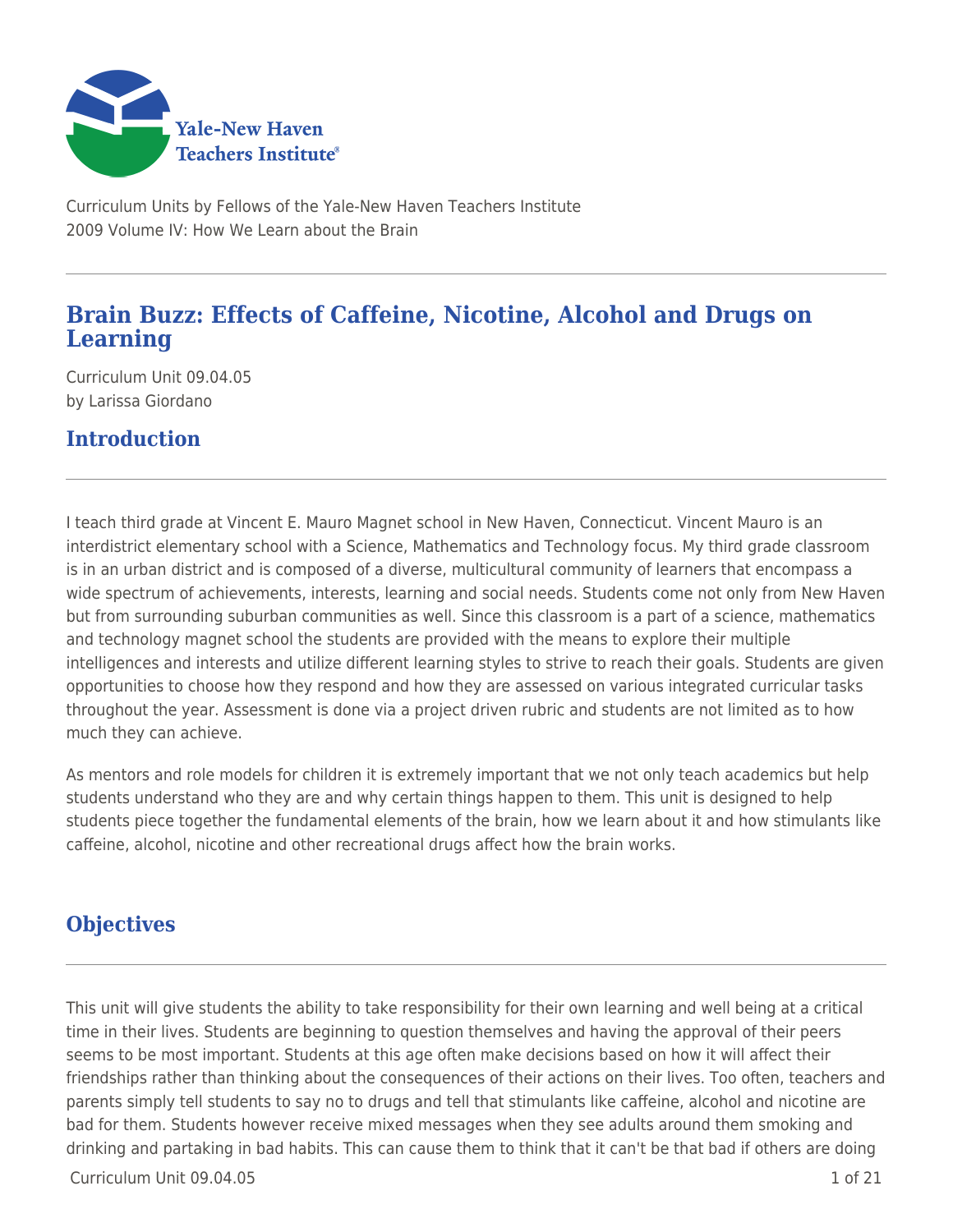it and it doesn't appear as though anything bad is happening to them. This unit will teach students why they should "Just Say No!" when faced with peer pressure. It is not often that students will blindly do as their parents and teachers say unless they can see and experience its applicability to them and their world. Students will understand why their parents tell them to stay away from stimulants like caffeine, drugs, alcohol and nicotine. Understanding the "why" often is what will sway students to make positive choices when faced with peer pressure. Students need to take more responsibility in their decisions and in their learning. Students will formulate a better understanding of how the brain works as well as what stimulants may affect their learning negatively. Students will also learn about addiction and how it attacks a brain like a disease. Students will get to know the functions of the brain and how they can take responsibility for keeping it healthy in order to be better learners, promote healthy lifestyles and make informed decisions. As a result, students will make smarter decisions because they learned that the brain is the control center of their body, which is directly affected by their actions.

Our brain not only tells us who we are, what we are doing and what we have done, but it also controls critical body functions like heart rate, breathing and blood pressure. Drugs strongly affect these functions that are critical to our survival. The human brain is a complex structure with thousands of different sites for drug action on just as many different kinds of nerve cells. Because of its complexity, different people have different experiences with the same drug. The central nervous system has a great capacity to change in response to experiences like learning and memory. Change in response to experience and influence in known as "plasticity". Plasticity can be modified by chemicals whether taken for medical benefit or for recreational purposes. This unit will address these differences and allow students to understand basic brain functions and the changes that occur when stimulants or sedatives are used and abused.

# **Activities**

#### **Week 1**

This first week will provide the students with an overview of the human brain, including its size and function from infant to adult. Students will learn that different regions of the brain serve different functions. This week students will conduct a series of activities including mapping the geography of the brain and taking an inside peek at the inner workings of the human brain. Students will keep a daily log of their activities from which they will then have to find out what part of their brain controls those actions. Students will use what they learned about the brain by creating their own three dimensional model.

### **Week 2**

The second week will focus on the brains' inner connections or synapses and how stimulants like caffeine, nicotine, alcohol and other drugs affect these connections. Students will also investigate how addiction affects the brain and the long term behavioral consequences associated with it. Through this, students will understand the chronic effects of stimulant use on learning and memory. The students will watch an animation of neurotransmission. The students will study the effects of stimulants on the brain and how they disrupt natural brain chemistry. Activities will include integrating literacy as the students write and perform a class play about the brain that demonstrates how nerve cells talk to each other.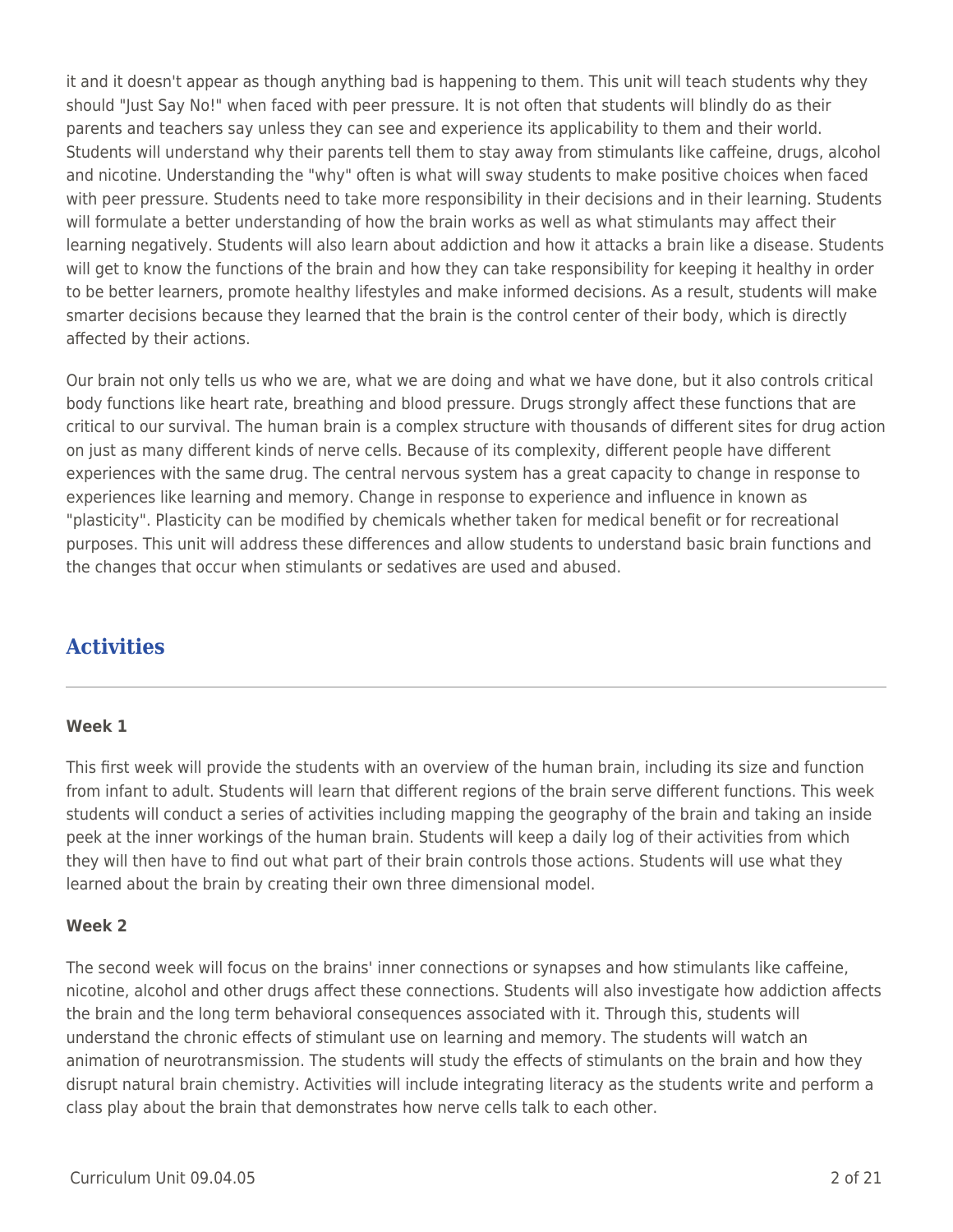#### **Week 3**

This week the students will learn about interventions and treatments for addictions to stimulants. They will focus on keeping the brain healthy through a balanced diet, exercise, maintaining a positive attitude and getting adequate sleep. They will plan "brain healthy" menus based on what is learned about a balanced diet complete with fruits, vegetables, antioxidants, vitamins and minerals.

## **Background Knowledge: This is Your Brain**

#### **The Human Brain: Form and Function**

The brain is what makes each of us different human beings. It controls everything we do from breathing to playing an instrument or catching a ball. Not only that, but the brain controls everything that we feel and how we think. Our brain gives us the ability to make choices in our lives, it makes decisions, plans and imagines. The brain is what makes humans different from other animals. When an infant is born their brain weighs about 400 grams and grows to be about 1400 grams. The adult human brain consists of three main parts: the cerebrum, cerebellum and the brain stem. The cerebrum is the largest part of the brain that controls and integrates thinking, memory and five senses. It is divided into two hemispheres, the right and the left. The left hemisphere directs the right side of the body while the right hemisphere guides the left side of the body. This is due to the axons that cross over to the opposite side of the body in the spinal cord.



Figure 1: Courtesy of Wikipedia

Figure 2: Courtesy of: Wikipedia

Although most brain activity involves both hemispheres, the left side primarily governs logical, objective and analytical thinking such as speaking, reading, writing and problem solving. The right hemisphere controls the abstract, intuitive and subjective part of us, such as imagination, appreciation and creativity. These two halves however are connected by a band of nerve fibers, the corpus callosum that allows the two halves to communicate (Freidman, 1990).

The cortex is the outer layer of the cerebrum that collects information via our five senses. It is made up of four sections called lobes: frontal (reasoning, planning, parts of speech, movement, emotions and problem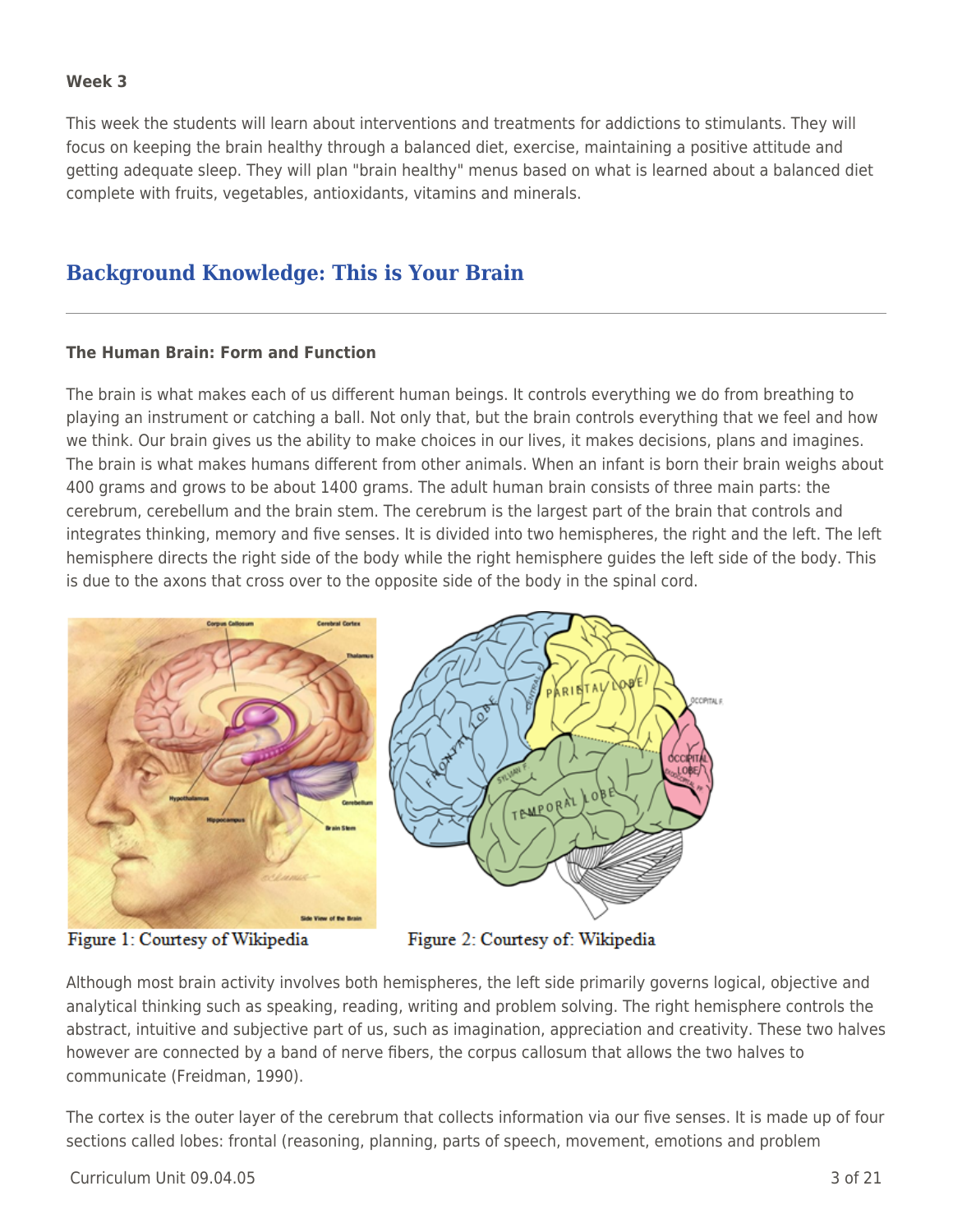solving), parietal (somatosensory functions), temporal (hearing and memory) and occipital (vision).The cerebellum is located at the lower back part of the cerebrum and controls movement, balance and posture. The brain stem connects the cerebrum, the cerebellum and the spinal cord. It controls breathing, heart rate, digestion and blood pressure. At the top part of our brain stem lies the pleasure center (Freidman, 1990). Things like food, drink and sleep make us feel good by activating the pleasure center. Near the pleasure center at the top of the brain stem is the hypothalamus. It regulates body temperature, appetite and sleep patterns (Freidman, 1990).

In addition, the hippocampus and amygdala are vital in the anatomy of the brain. These regions are affected directly by many stimulants. The hippocampus plays a major role in long term memory and spatial navigation. It is also involved in the formation of new memories. The amygdala are almond-shaped groups of nuclei located deep within the medial temporal lobes of the brain. The amygdala performs a primary role in the processing and memory of emotional reactions (Freidman, 1990).

#### Lesson 1 - Geography of the Brain

Objectives: Students will learn the three main parts of the brain: the cerebrum, cerebellum and the brain stem. Students will recognize that the brain has two hemispheres, each which control different moods and cognitive function.

Materials: Oatmeal, Cardstock, Zippered bags, Model of a brain and or diagrams/ photos of the brain

Prior Preparation: Cook oatmeal as instructed and place in 4 zippered bags. Allow the bags to sit for at least 15 minutes in order to become firm. Cut a diagram of the brain into its three main parts and paste on card stock. Be sure each piece fits together like a puzzle. Be sure to have 1 set per student of these three puzzle pieces.

Procedure:

1) Pass around the bags of oatmeal and allow students to observe and feel its contents.

2) Have students' hypothesize what body part they think this represents and share their thoughts with the class.

3) Tell students that they are feeling oatmeal. Have them describe what they are feeling. Tell them that oatmeal is very much like the human brain. Although we may think the brain is hard, what we are actually feeling when we touch our head is our skull. The skull is made of bones that protect the brain. The brain itself however is mushy.

4) Administer a pre- assessment of the structure of the brain. It can be later given as a post assessment following the completion of the unit.

5) After completing the pre-assessment, pass around a model of the brain or a few labeled diagrams of the brain. Ask students to guess how much they think the brain weighs (3 pounds).

6) Explain that the brain is divided into many parts, but today you will learn the three main parts: the cerebrum, cerebellum and the brain stem.

7) Display on an overhead the three main parts of the brain and pass out one envelope holding the brain puzzle to each group (4 groups).

The students can remove the three pieces from the envelope and place on their desks. Ask them to find the largest part. This is the cerebrum. It is the largest part of the brain and contains many bumps and grooves. Explain that it contributes to your thinking, your fives senses and your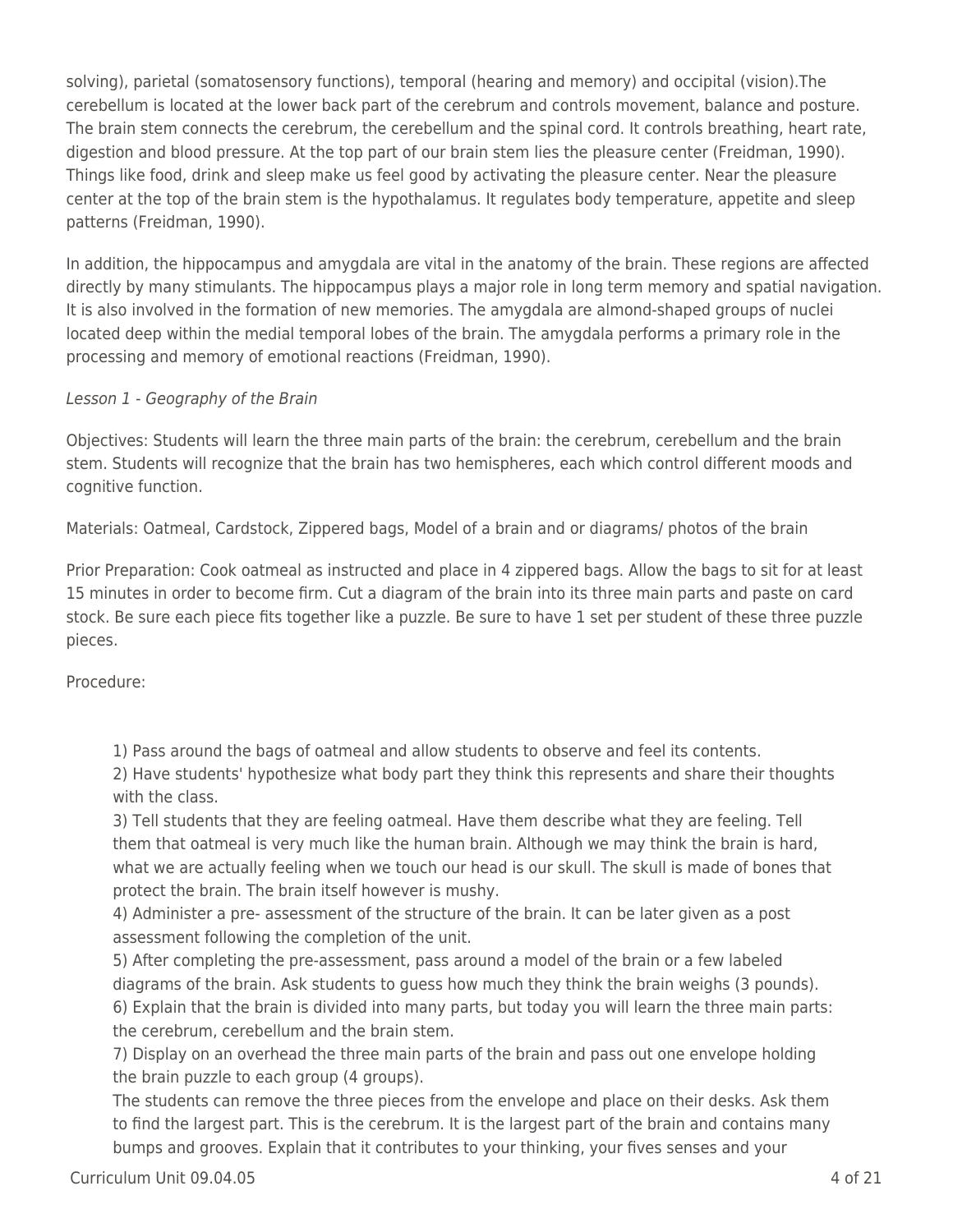memory.

8) The students can then label the back of their puzzle piece and write the facts that they just learned about it.

9) The cerebrum is divided into two hemispheres, the right and the left. It is divided down the middle from the top of your head to the bottom.

10) Next have the students locate the second largest puzzle piece which is the cerebellum. It is located at the lower back of the cerebrum and controls movement, balance and posture,

11) Have the students label and write what they have learned on the back of their puzzle piece.

12) The students should now look at the last piece, known as the brain stem. The brain stem connects the other two parts to the spinal cord. Mention also that it controls breathing, heart rate, digestion and blood pressure.

13) Students will now label and write what they have learned on the back of the puzzle piece.

Closure: Have students share what they learned about the brain today. On chart paper have students formulate questions about what they have learned and what they want to learn about the brain as we begin our study. Based on what they have learned about the brains' function, ask students why they think its important to keep their brain healthy and what may happen if they impose unhealthy habits on it, like, smoking, alcohol or drugs (Science Teacher Education Partnership Program, 2005).

### Lesson 2- Daily Log

This lesson will allow students to better understand the role that the brain plays in their life. It will also help them to later understand that when stimulants then affect these parts of the brain, how their actions and bodily functions are altered.

Objective: Students will recognize how their daily activities are controlled by their brain function.

Materials: Mini journals 1 per student, Resources for Research: access to a library/ computer

Procedure: Have students complete a daily list of activities from the time they wake up until they go to bed. Students should do this for 1 week. Next, students should research what part of the brain controls the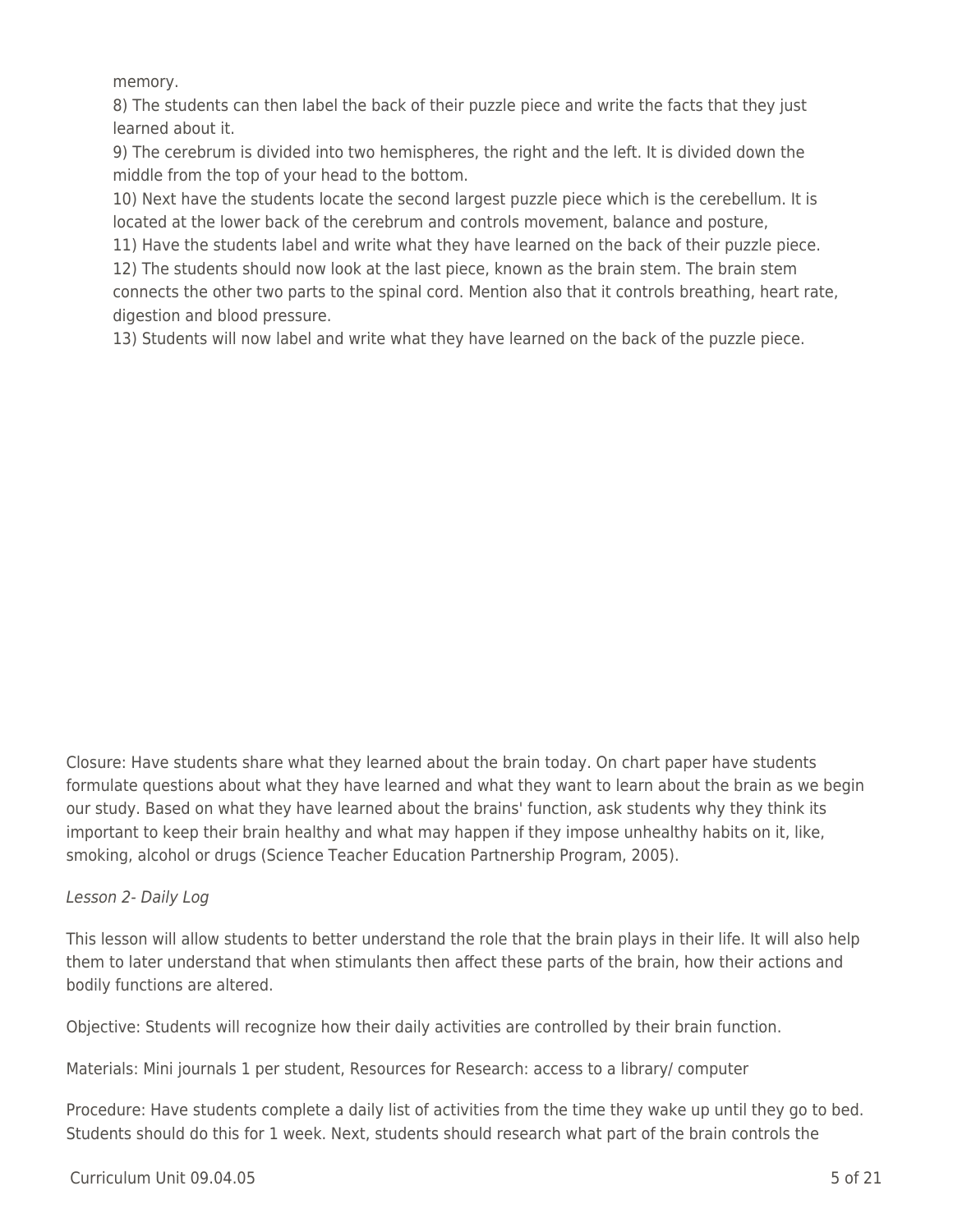functions necessary for each activity.

Closure: Students can share what they have learned about the brain as the main control center and how it affects their daily life (Science Teacher Education Partnership Program, 2005).

(Example of a table to be completed by students.)

| <b>Activity</b> | What part of the brain controls this action?                          |
|-----------------|-----------------------------------------------------------------------|
| Wake-Up         | Circadian Rhythm in the Hypothalamus                                  |
| Shower          | Motor Cortex and the Cerebellum                                       |
| Eat Breakfast   | Cerebrum (5 senses) Brain Stem (digestion) Hypothalamus<br>(appetite) |
| Walk to School  | Motor Cortex, Parietal, Frontal and Temporal Lobes, Cerebellum        |
| Sleep           | Cortex and Circadian Rhythm in the Hypothalamus                       |
| Talking         | Frontal and Temporal Lobes                                            |

#### Lesson 3- Build A Brain

Objective: Students will better understand the structure of the brain as they create their own model.

Materials: (the following recipe will make one brain, be sure to have enough that each student can create his/her own)

- °¤ 1.5 cups instant potato flakes
- °¤ 2.5 cup hot water
- °¤ 2 cups clean sand
- °¤ 1 gallon zippered bag

Procedure: Combine all of the ingredients in the zippered bag and mix thoroughly. It should weigh about 3 lbs. and have the consistency of a real brain

Closure: Have students share about what they learned about the brain, its weight, color, texture and size through making the model (Chudler, 2009).

Lesson 4 -Thinking Cap

Objective: The students will cover their brain with a thinking cap created from paper mache.

Materials: Newspaper, Plastic Bowl that fits the size of the students' head and Paste: White glue and water (about 2 parts glue to 1 part water), White flour, salt and water (1 to 1 consistency with a few tablespoons of salt), Liquid starch

Procedure: You will build your cap around the bowl. Cut strips of newspaper and glue them to the form using paper mache paste. Coat the newspaper strips with the paste, and place them on the bowl. Let each newspaper layer dry before you add a new layer. Add enough layers to give a strong structure. When the structure is dry, remove the underlying bowl. Finally, decorate the thinking cap by labeling the parts of the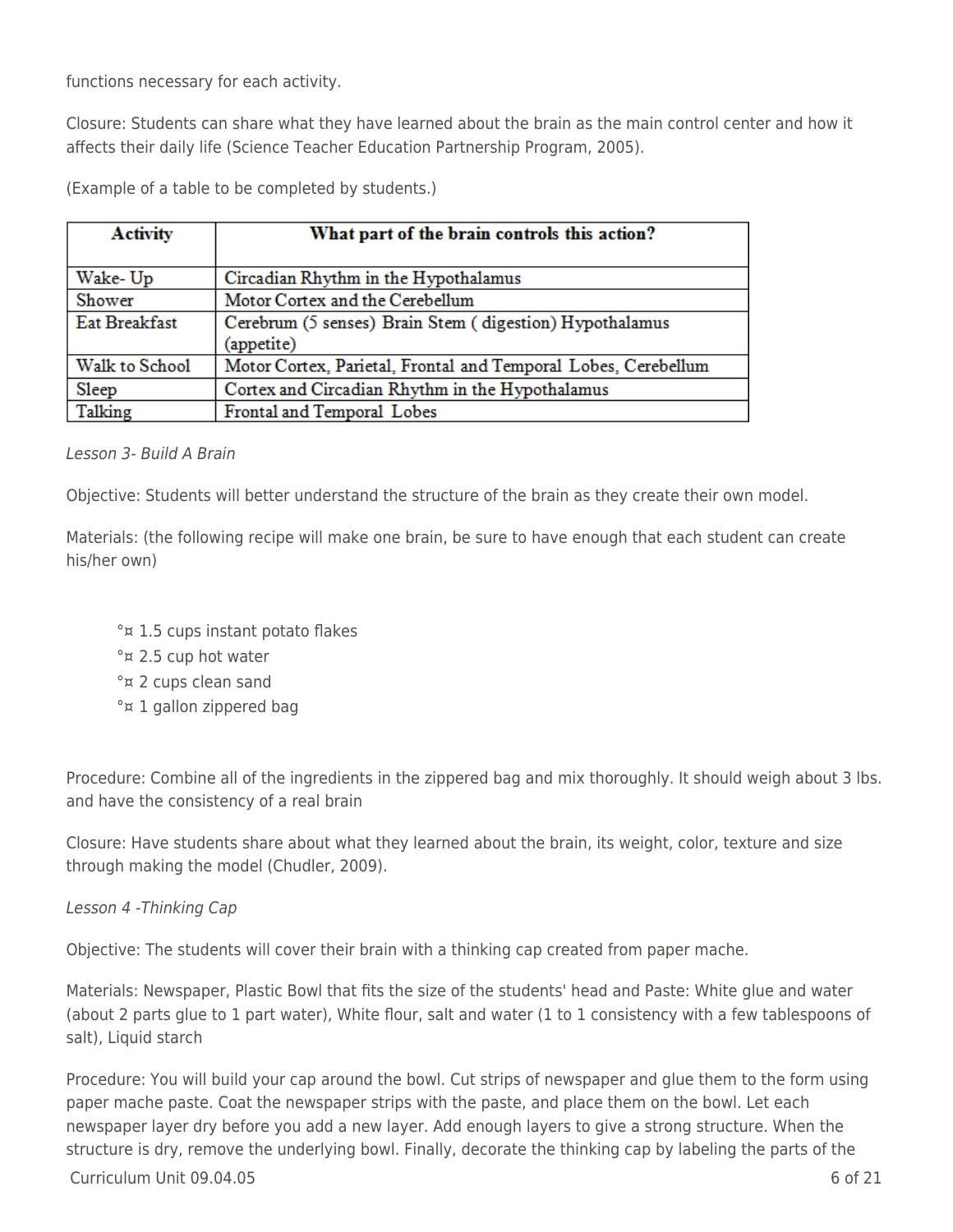brain in their appropriate space.

Closure: Students can share their thinking caps and in doing so explain the various parts of the brain and what each part controls. Students can use their tables to discuss as well (Chudler, 2009).

In order to truly appreciate this miraculous structure we must look at how the brain can function so well under difficult conditions that we impose on it. There is a tremendous balance of both excitation and inhibition forces running through it at all times. The inhibitory chemicals suppress the activity of nerve cells while excitation receptors accelerate the firing of nerve cells. In order to understand the necessity for this delicate balance and how drugs disrupt it, it's vital to understand the building blocks of the central nervous system (Kuhn, Swartzwelder and Wilson, 1998).

# **A Peak Inside**

Twenty-four hours a day the brain is busy sending and receiving messages. These messages travel along a network of nerve cells that make up the nervous system (Freidman, 1990). The human brain is composed of billions of cells. Estimates suggest that there are between 100 billion and one trillion neurons in a single human brain. It sends and receives an immense number of messages every day along neurons. (Dupont, 1997). "A nerve cell, or neuron, is a cell that receives information from other nerve cells or from the sensory organs and then projects that information to other nerve cells, while still other neurons project it back to the parts of the body that interact with the environment, such as the muscles." (Bransford, Brown, and Cocking, 1999). Neurons are designed to receive, examine and send information to other neurons. The neuron is the fundamental building block of the nervous tissue in the brain and consists of three major parts: the cell body, the axon and the dendrites. The cell body houses genetic information in its nucleus. The axon extends from the neuron to make contact with other neurons and send messages. The dendrites are the neuron extensions that form a tree-like structure which is the input side of the neuron that receive messages from other nerve cells. Most of the excitatory information is passed into the cell through projections on the dendrites called spines. These neurons send messages to each other over a very small space between the axon and dendrite. This space between the neurons or gap is known as a synapse (Dupont, 1997). Synapses can be excitatory or inhibitory. The neuron then integrates the received information from the synapse and the output is determined.

Special chemicals send messages across these gaps. The chemicals, called transmitters, take messages from the axon of one nerve cell and send it to the receptors of another nerve cell. When the transmitters bind with the receptor the message is communicated. A cell may receive thousands of such messages in just a few seconds. For example, your eyes are composed of millions of nerve cells, yet the eyes don't really see pictures. They simply send electrical signals to the brain. The brain then receives the information from the nerve cells, examines it, and compares it to other information it already has, decides whether or not it's important enough to store in its memory and then uses the information to help us react to the outside world. This is one aspect of learning.

At birth the brain has only a small proportion of the trillions of synapses it will have. The rest of the synapses are formed after birth. A portion of this is guided through experiences. Synaptic connections are added in two ways. Some synapses are overproduced and then selectively lost. The brain does this in order to incorporate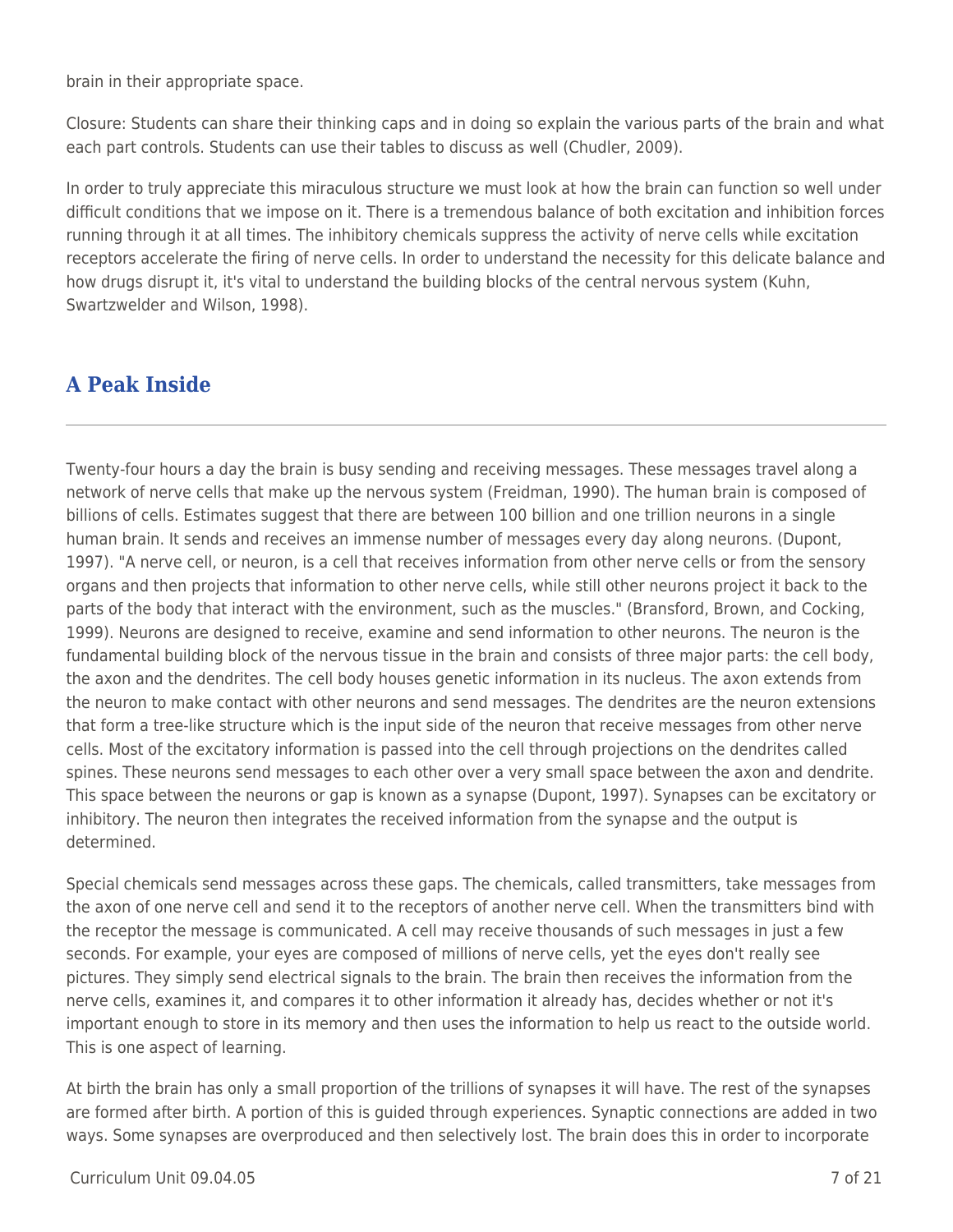information from experience, usually during the early periods of development. Another method is through the addition of new synapses. Synapse addition continues throughout life and is very important in later life. This process is driven by experience. After the cycle of synapse overproduction and selection runs its course, additional changes occur in the brain. This includes the modification of existing synapses and the addition of new synapses. Activity in the nervous system associated with learning experiences somehow causes nerve cells to create new synapses. This is unlike the process of synapse overproduction and loss. Synapse addition and modification are lifelong processes and they are driven by experience. "In essence, the quality of information to which one is exposed and the amount of information one acquires is reflected throughout one's life in the structure of the brain. This process is probably not the only way that information is stored in the brain, but it is a very important way that provides insight into how people learn" ( Bransford…et all ,1999).

The neurons can not do this alone. They need a support group. The structures inside the brain are made up of about 100 billion neurons and trillions of support cells known as glia. Although the neurons are responsible for sending the messages they couldn't do it without the help of the glia cells. There are different types of glia cells that optimize brain function. The oligodendrocytes speed up the electrical signal that is traveling down the axon. Microglias are immune cells that detect damaged neurons and infections. The astrocytes keep the neurons in place, and assist in the transport of nutrients. They also communicate and modify signals between the neurons. Each astrocyte can interact with several neurons and thousands of synapses to properly integrate information (National Institute of Health, 2009).



Figure 3: "Schematic diagram of a synapse. In response to an electrical impulse, neuro-transmitter molecules released from the presynaptic axon terminal bind to the specific receptors for that neurotransmitter on the postsynaptic neuron." Courtesy of National Institute of Health.

#### Lesson 5 - Build a Neuron

Objective: The students will understand the structure of a neuron by creating a model of one that can later be used to demonstrate a synapse.

Materials: 5 different colors of pipe cleaners: one color each for the dendrites, cell body, axon, myelin sheath and synaptic terminal. (1 set per student) scissors

Introduction: Show students the diagram of a neuron. Point out the main structures: axons, dendrites, cell body and myelin sheath. Emphasize the unique shape of the nerve cell - long and thin. Ask students what the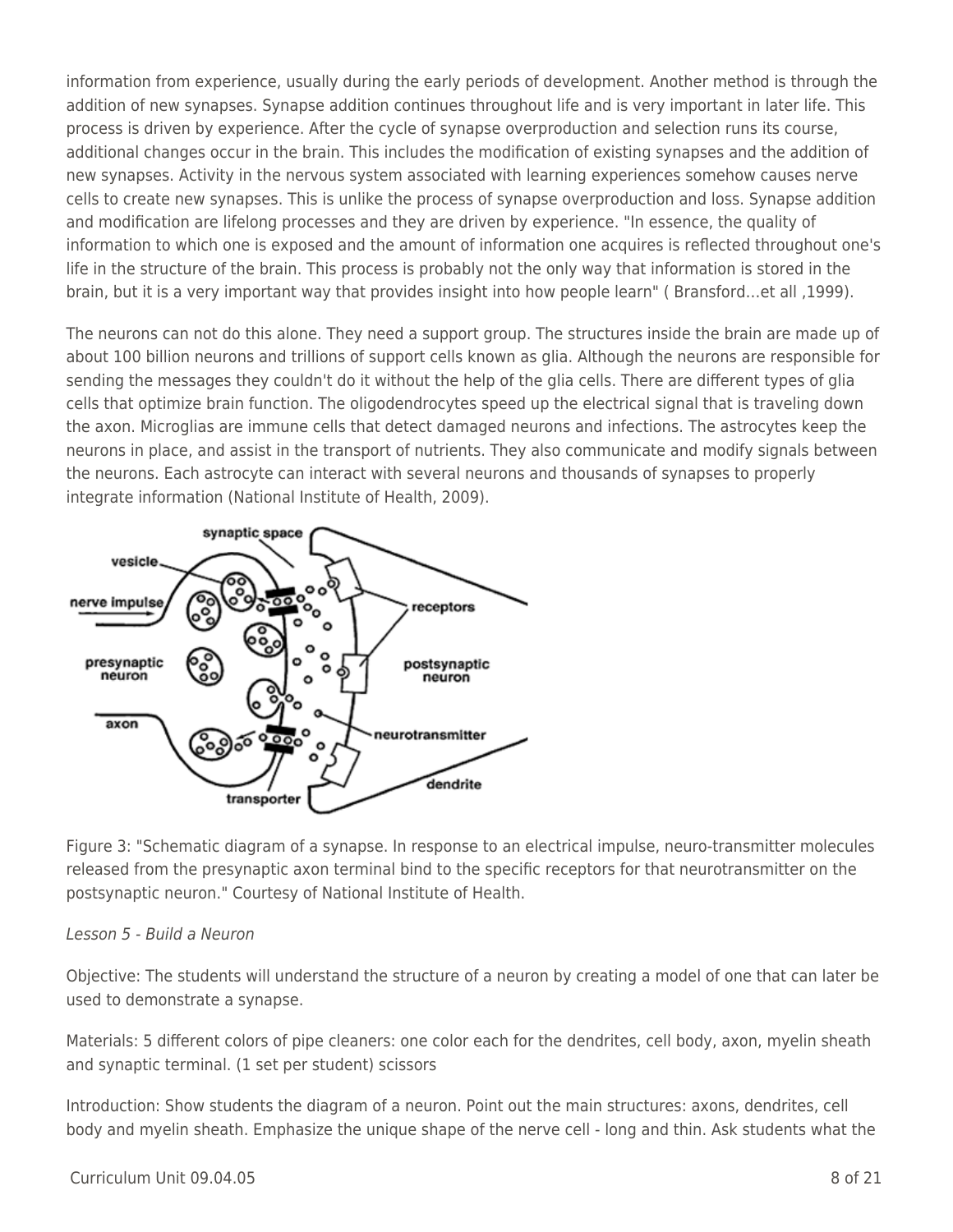main job of a nerve cell is. (Receiving and transmitting messages.) What do we use in everyday life to communicate with people across town or across the country? (Telephone, People and Computers) How is the signal sent? (Over a long, thin wire.). Review that nerve cells do not actually touch one another, but that there are tiny gaps between nerve cells called synapses. Neurons produce powerful chemicals that are released into the synapse as a message is being sent from one cell to the next. The neurotransmitter is released by an axon. It crosses the synapse and attaches to a receptor on the other side. Dendrites sprout to make connections with other neurons. This is one of several mechanisms involved in learning.

Procedure:

1. Take one pipe cleaner and roll it into a ball. This is will be the cell body.

2. Take another pipe cleaner and attach it to the new "cell body" by pushing it through the ball so there are two halves sticking out. Take the two halves and twist them together into a single extension. This will be the axon.

3. Take other pipe cleaners and push them through the "cell body" on the side opposite the axon. These are dendrites. These can be shorter than your axon and you can twist more pipe cleaners to make more dendrites

4. Wrap small individual pipe cleaners along the length of the axon. These will represent the myelin sheath.

5. Wrap another pipe cleaner on the end of the axon. This will be the synaptic terminal (Chudler, 2009).

Closure: The students can share their creations with the class all the while explaining the parts of a neuron and how they communicate with each other. For further demonstration of a synapse check out this website and watch the animation with the class. It explains how neurons communicate as well as gives an animated visual to ensure comprehension. http://learn.genetics.utah.edu/content/addiction/reward/neurontalk.html

# **This Is Your Brain on Drugs**

Both legal and illicit drugs may affect the ability of the brain to learn. There are three ways in which drugs affect memory. They first prevent learning by impairing the brain's ability to store information. Secondly, they cause distortions of reality that have such a powerful effect that they are stored and are either recalled as good or bad experiences. Third, there is slight evidence that shows small amounts of chemicals can actually increase learning. The most common effect of several common drugs is to suppress learning (Rankin, 1975).

Merriam Webster defines 'drug' as "a substance intended for use in the diagnosis, cure, mitigation, treatment, or prevention of disease, 2) a substance other than food intended to affect the structure or function of the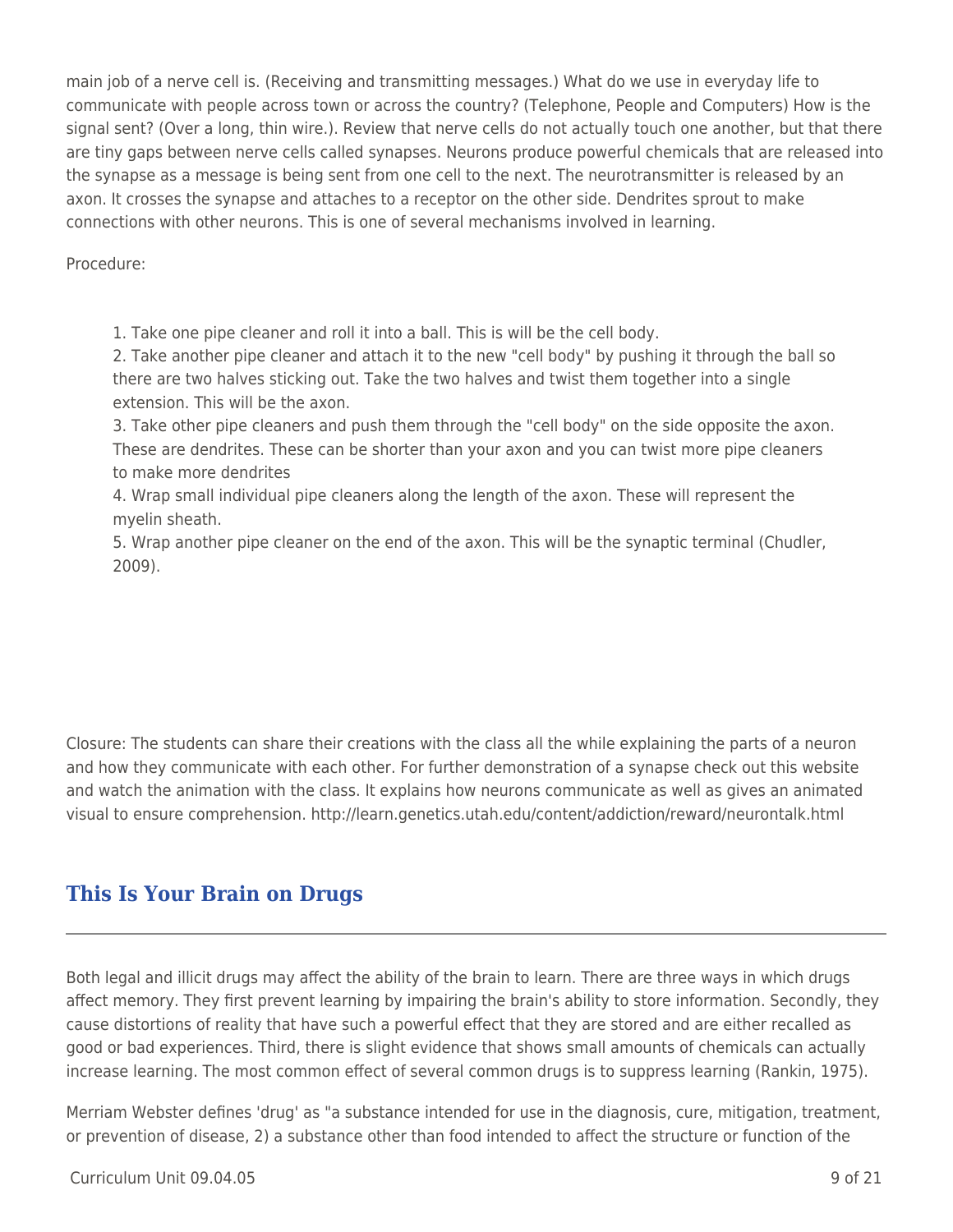body and 3) often an illegal substance that causes addiction, habituation, or a marked change in consciousness" (Merriam Webster, 2009). In accordance with Webster's first definition, there are a few drugs that which alter the functions of our body and brain in a positive and necessary manner.

### **Aspirin**

Aspirin is one of the most common over the counter drugs. It is in a group of drugs known as salicylates. It works by reducing fever, and inflammation. Aspirin often treats mild to moderate pain. It can also be used to prevent heart attacks, strokes and chest pain when under a physicians care. Side effects that may occur include nausea, swelling, and blood in stool or ringing in your ears. It is able to reduce fever and inflammation by attaching itself to an enzyme called cylooxygenase-2. This enzyme then makes chemicals called prostaglandins which send signals to the brain to tell it that there is pain in a certain area where damage to cells has occurred. It also creates a cushion around the damaged cells to prevent further damage which causes inflammation. When aspirin is attached the enzyme, it does not produce as many prostaglandins causing the brain to not register as much pain in that area which then reduces inflammation (Orwell, 2009).

### **Ritalin**

Ritalin is a stimulant medication prescribed to treat attention deficit hyperactivity disorder. Its success is based on its ability to "fine-tune the functioning of neurons in the prefrontal cortex- a brain region involved in attention, decision making and impulse control" (Science Daily, 2008). By increasing dopamine levels in the brain, the user is given a feeling similar to a "high" in order to better help him/her focus on the task at hand. It also lessons the firing of neurons not associated with the task so to prevent the brain from becoming distracted and increasing the brains ability to transmit a clear signal.

Ritalin has not been proven to be effective for children under the age of six years old. Ritalin use must be closely monitored since long term use can have significant side effects such as decreased appetite, vomiting, nervousness, insomnia, an increase in blood pressure, heart palpitations, dependence and depression upon withdrawal (Science Daily, 2008).

### **Penicillin**

Penicillin is an antibiotic that destroys bacteria by attacking the cell well. It inactivates an enzyme called transpeptidase that is responsible for linking bacterial cell walls. Once the cell wall construction is ceased the bacteria dies. Despite high levels of penicillin in the blood, low concentrations of this drug are found in cerebrospinal fluid which implies that penicillin is blocked from entering the brain.

This is because of the blood-brain barrier. The brain is protected by a thin barrier that prevents certain toxic substances in the blood from reaching the brain. The blood-brain barrier "has transport systems that move substances the brain needs across the barrier to brain tissue" (Goldman, 2007). The cells that form the capillary walls in the brain are tightly sealed. Capillaries are small blood vessels where nutrients and oxygen are exchanged between the blood and tissues. This barrier limits the types of substances that can pass into the brain. Penicillin as well as many chemotherapy drugs, and most proteins cannot pass into the brain, unlike substances such as alcohol, caffeine, and nicotine that pass into the brain freely (Goldman, 2007).

### **Caffeine**

Caffeine can be found in coffee, tea, chocolate and cola soft drinks. It can also be found in some medications.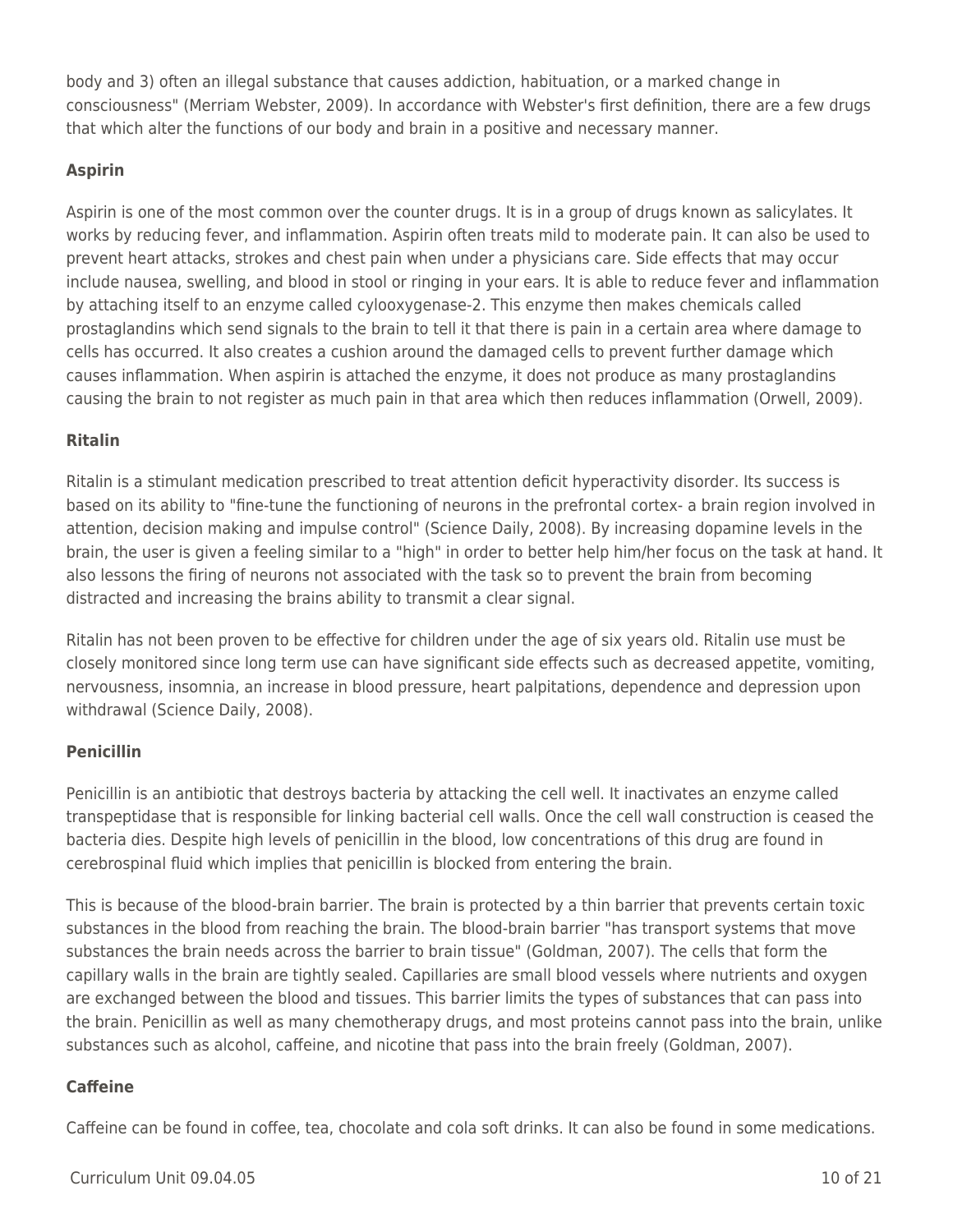It is naturally produced in the leaves and seeds of many plants. It can also be made artificially and is sometimes added to other foods. Caffeine is a stimulant. Stimulants are drugs that cause a sense of energy, alertness and well being that users find pleasurable. Simultaneously, the user will experience increased heart rate and blood pressure as well as dilation of the respiratory passages in the lungs. At low to moderate doses people will feel an increased alertness and ability to concentrate, while higher doses may result in nervousness and agitation. Some symptoms of overdose may include tremors, nausea, vomiting, irregular or rapid heart beat and confusion. Since caffeine is a stimulant, when it's combined with other medications it can increase their effect (Kuhn… et all, 1998).

In addition to these symptoms, caffeine affects the brain. At moderate doses about 200 milligrams which is equal to about two cups of coffee, electroencephalograph (EEG) studies indicate that the brain is aroused. Higher doses of 500 milligrams increase heart rate and breathing. When these centers are activated blood vessels in the brain are narrowed. Dependence on caffeine can develop and when users try to stop they generally suffer from fatigue and headaches.

In small children, toxic effects may be observed with consumption of 800 milligrams for a 50 pound child which is equivalent to 4 Caffeine pills or 7 cups of coffee. Although most parents do not let their children drink coffee, some don't realize the how much caffeine their children drink through soft drinks. Children should not consume more that 45 milligrams which is about the same amount found in a 12 oz cup of soda or a chocolate bar. It is necessary to limit the amount of caffeine that is consumed by children for other reasons, notably the high amounts of sugar in soda drinks. Because caffeine is a diuretic, it can contribute to dehydration which effects learning. Below is a chart with information about the amount of caffeine in common drinks, chocolate and pain relievers.

| <b>Items</b>                       | <b>Amount of Caffeine</b> |  |
|------------------------------------|---------------------------|--|
| Jolt soft drink (12 ounces)        | $71.2 \text{ mg}$         |  |
| Mountain Dew (12 ounces)           | $55.0 \,\mathrm{mg}$      |  |
| Coca-Cola (12 ounces)              | $34.0 \,\mathrm{mg}$      |  |
| Diet Coke (12 ounces)              | $45.0 \,\mathrm{mg}$      |  |
| Pepsi (12 ounces)                  | $38.0 \,\mathrm{mg}$      |  |
| 7-Up (12 ounces)                   | 0 <sub>mg</sub>           |  |
| 5 ounces of brewed coffee          | $115 \,\mathrm{mg}$       |  |
| iced tea (12 ounces)               | $70 \,\mathrm{mg}$        |  |
| dark chocolate                     | $20 \,\mathrm{mg}$        |  |
| milk chocolate (1 ounce)           | 6 <sub>mg</sub>           |  |
| chocolate milk beverage (8 ounces) | $5 \,\mathrm{mg}$         |  |
| cold relief medication (1 tablet)  | 30 <sub>mg</sub>          |  |

(The Nemours Foundation, 2009)

Lesson 6 - How does caffeine affect you?

Objective: Students learn more about how a drug, caffeine, affects their body.

**Materials** 

Preparation: Before beginning this investigation, be sure to have permission forms signed by parents or guardians for the students to drink either a caffeinated or caffeine-free soft drink. Those students who do not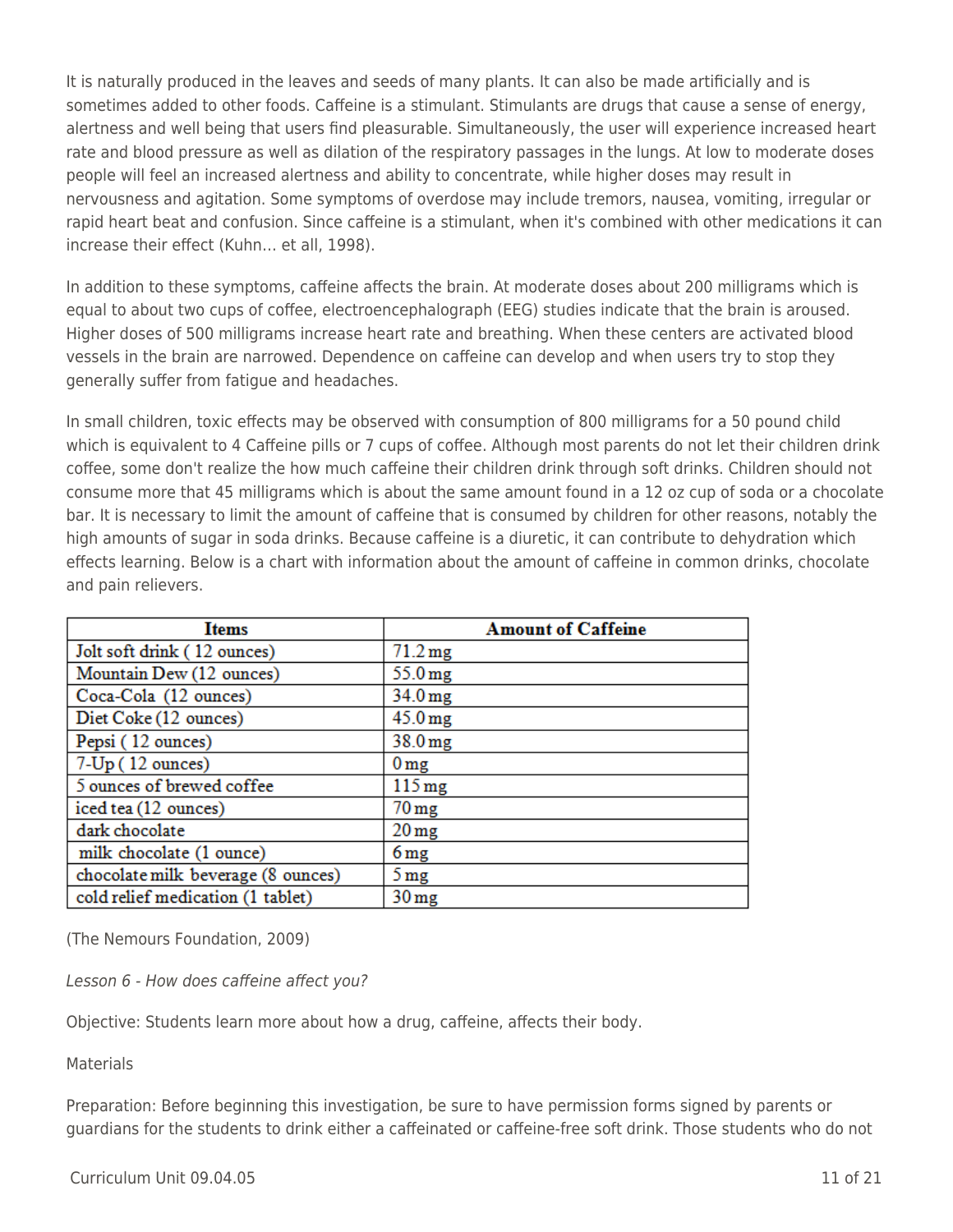have permission can participate in the investigation by drinking water, thereby providing a comparison or second control for the activity. Several days prior to conducting this activity decide which students will be in which group. Tell students which group they will be a part of if you are asking them to bring a can of soft drink to class. Approximately half of the class should be assigned to each group.

Introduction: Caffeine is a mild stimulant contained in coffee and some soft drinks. People often report that mild doses of caffeine increase their alertness and their ability to concentrate. Higher doses can cause a person to feel jittery or nervous. High doses can cause sleeplessness.

Procedure:

1) Teach students how to find their pulse, count their heartbeats, and calculate their resting heart rate. A student can find his or her pulse most easily by pressing two fingers against the artery in the neck or on the inside of the wrist. It is easiest to count for 15 seconds and then multiply that number by four to obtain the resting heart rate for one minute. Students should repeat the process several times until they get a consistent resting heart rate. . Students should record their data on chart paper.

2) Students can work in pairs. Distribute cans of the appropriate soft drink, one to each student. Instruct students to then drink their beverage. Students will then track their heartbeat in a table by taking their pulse 5 minutes after drinking the beverage, 15 minutes later and finally 45 minutes after drinking the beverage. This is because caffeine concentration is at its highest, 15-45 minutes after ingestion.

Closure: When all the students have filled in their data tables and calculated the difference between their resting heart rate and their heart rate after drinking a soft drink, discuss their findings by asking

°¤ Did your heart rate go up, down, or stay the same after you drank a caffeinated soft drink? °¤ If you drank a caffeine-free soft drink, how did your heart rate change? °¤ What happened if you drank water?

On average, most students will see their heart rate go up after drinking the caffeinated soft drink 15- 45 minutes following ingestion. (National Institute of Health, 2000).

### **Nicotine**

Unlike caffeine, as soon as nicotine enters the body, through the lungs, it immediately travels through the bloodstream to the brain where it is then delivered to the rest of the body. Nicotine is a chemical found in tobacco. Tobacco is a plant that can be smoked in cigarettes, pipes or cigars. It is also found in smokeless tobacco. Nicotine is a specific type of stimulant that increases attention, concentration and possible memory. It is reported that it sometimes has a calming or anti-anxiety affect. Nicotine stimulates the heart and circulation. When combined with other drugs it can cause problems with heart rate and blood pressure as well as reduce the amount of oxygen-carrying capacity in the blood. Combinations of these types of drugs can

 $C$ urriculum Unit 09.04.05 12 of 21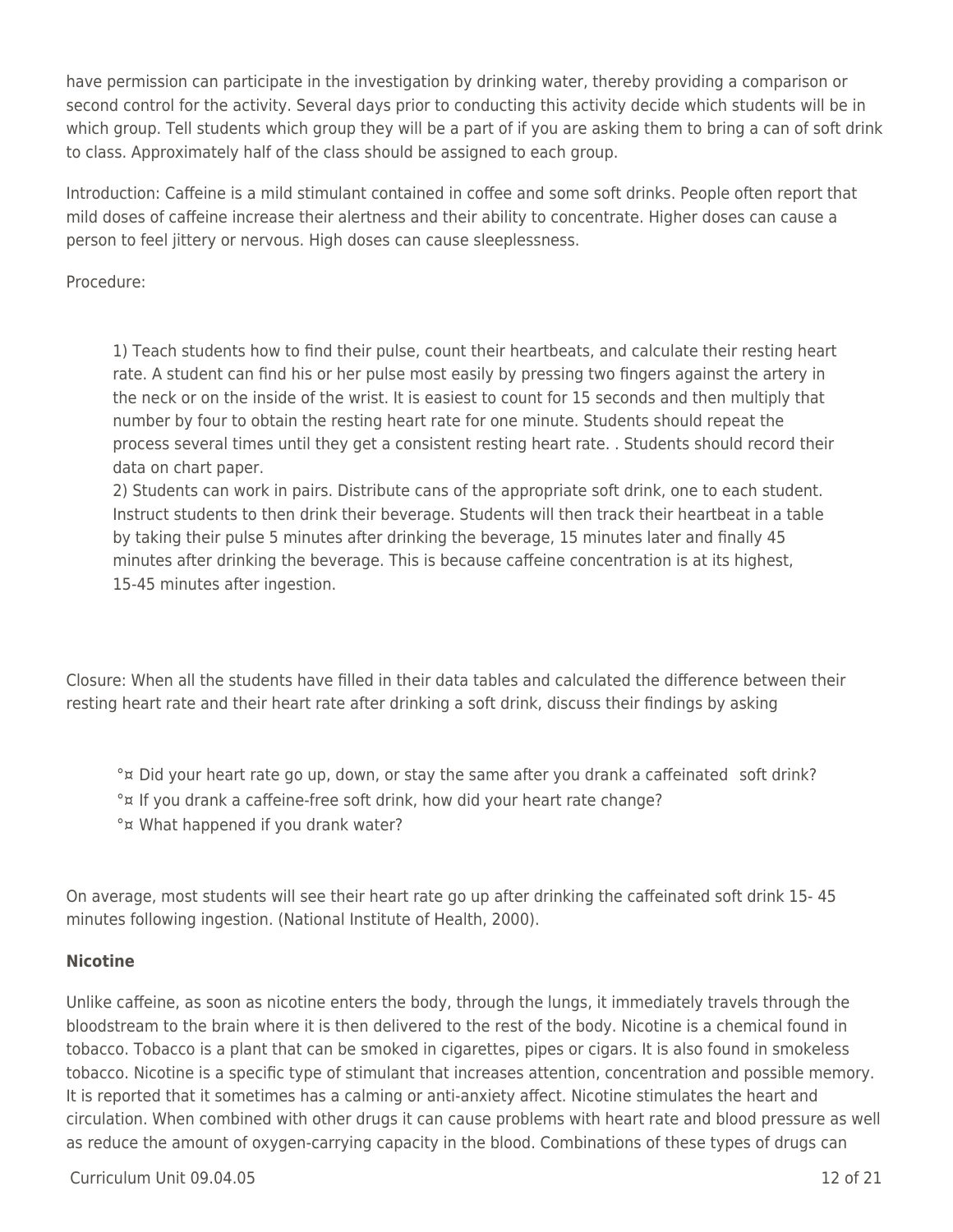cause heart attacks. Nicotine and other poisonous chemicals found in tobacco can cause heart disease and cancer. Overdose from nicotine, although rare is possible. Such symptoms would include tremors and convulsions that could paralyze muscles need for breathing. Other effects include dizziness, weakness and nausea. Nicotine is very harmful for women who are pregnant because it reaches the fetus and can cause permanent damage (Kuhn… et all, 1998).

Nicotine affects the brain by stimulating receptors that are widely distributed on nerve cells throughout the brain. Nicotine excites nerves cells which increases signaling from cell to cell. Some studies have shown that it increases the brain activity in regions associated with memory as well as physical movement, but he detrimental effects are far worse (Kuhn… et all, 1998).

When tobacco is smoked, nicotine is absorbed by the lungs and quickly moved into the bloodstream, where it is circulated throughout the brain. Nicotine reaches the brain within 8 seconds after someone inhales tobacco smoke. Nicotine can also enter the bloodstream through the mucous membranes that line the mouth, nose and even through the skin.

Nicotine affects the entire body. Nicotine acts directly on the heart to change heart rate and blood pressure. It also acts on the nerves that control respiration to change breathing patterns. In high concentrations, nicotine is deadly. The nicotine molecule is shaped like a neurotransmitter called acetylcholine. Acetylcholine and its receptors are involved in many functions, including muscle movement, breathing, heart rate, learning, and memory. They also cause the release of other neurotransmitters and hormones that affect your mood, appetite and memory. When nicotine gets into the brain, it attaches to acetylcholine receptors and mimics the actions of acetylcholine (National Institute on Drug Abuse, 2009).

Nicotine activates areas of the brain that are involved in producing feelings of pleasure and reward. Nicotine raises the levels of a neurotransmitter called dopamine in the parts of the brain that produce these feelings. Dopamine is the same neurotransmitter that is involved in addictions to other drugs such as cocaine and heroin (National Institute on Drug Abuse, 2009).

### **Alcohol**

Alcohol is a hypnotic sedative. When alcohol is first consumed, most people feel pleasure or relaxation. After about an hour some become talkative but quickly turns drowsy as the alcohol is eliminated from the body. Some want to keep the feeling of pleasure so they continue to drink. People can become very sick and even die when too much alcohol is consumed too fast. After someone has fallen asleep, the alcohol consumed prior to losing consciousness will continue to be absorbed by the body. The amount of alcohol in their blood can reach dangerous levels and the person can die in their sleep. If a person becomes unconscious and vomits, their airway may become blocked which can cause them to suffocate and die. A person's body type can determine how the alcohol is distributed throughout the body. A heavier person would show a lower blood alcohol level in their blood but retains the alcohol longer than a leaner person. Both the alcohol concentration as well as the presence or absence of food will influence the effects of alcohol (Kuhn… et all, 1998).

Once alcohol has been absorbed and distributed, it has many effects on the brain and behavior. Alcohol changes the neurons' membrane and opens the potassium and chloride channels at synapse. It temporarily quiets the brain by reducing worry and tension. It can even suppress a panic attack until the level of alcohol begins to decline. This then causes an over stimulation of brain mechanisms. This over excited brain can then cause anxiety, sleeplessness delirium tremens and epileptic seizures. Alcohol also affects the dopamine, norepinephrine, and serotonin neurotransmitter systems in the brain (Dupont, 1997). Because alcohol is a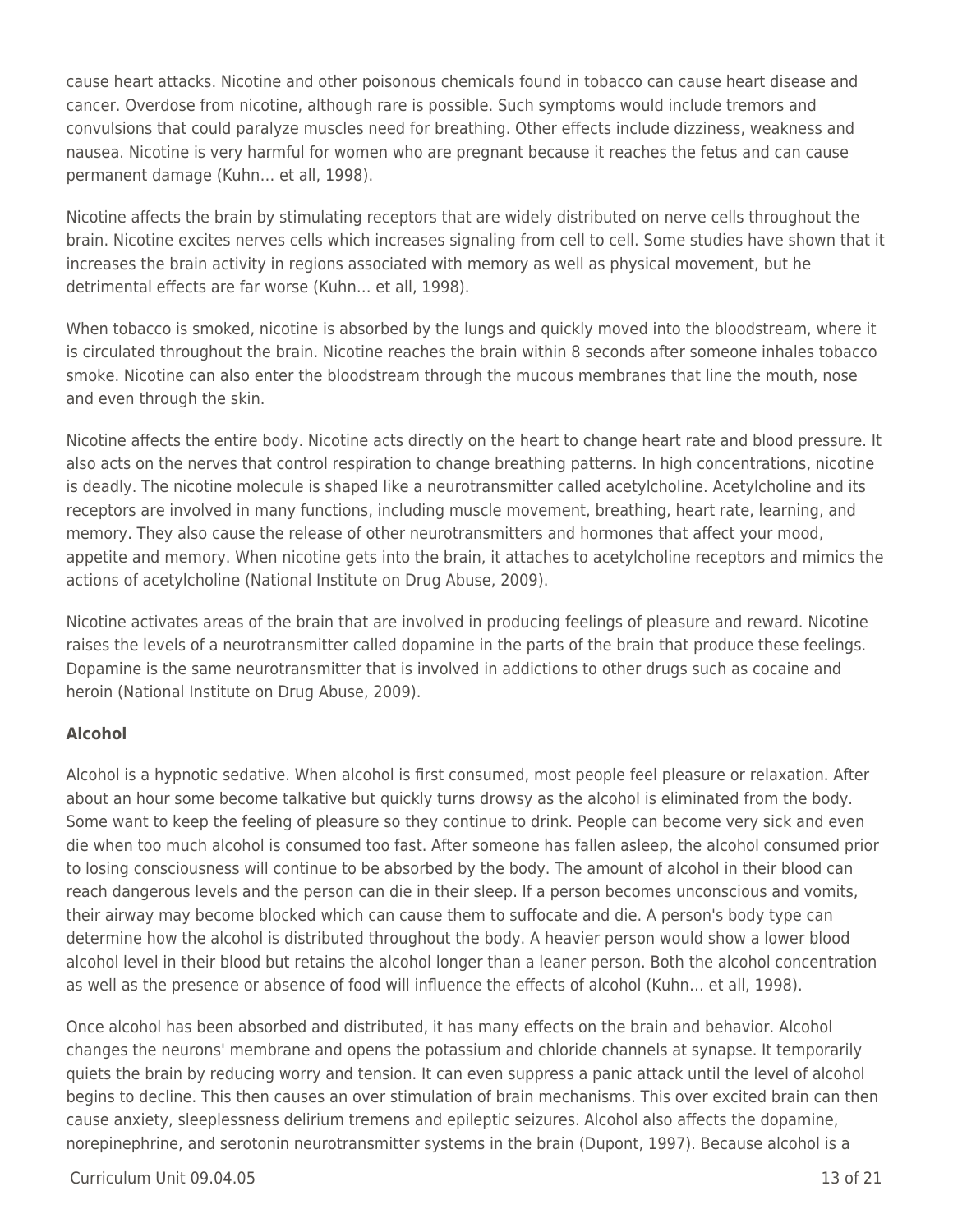depressant, it first affects the higher functions of the brain including self observation and self criticism. Anger and irritability is often released after only a small amount of alcohol. In higher doses, alcohol; produces a lack of coordination and upsets the digestive process. Alcohol triggers the brains' vomiting mechanism and irritates the lining of the stomach. Alcohol can cause amnesia.

#### **Ecstasy**

Ecstasy also referred to as methylenedioxymethamphetamine (MDMA.) It typically produces drowsiness, a loss of inhibition and a distortion of sense, time and distance. It often intensifies a persons' mood from euphoria to anxiety. "Users often claim they feel uniquely connected to the world and an unusual muscular restlessness" (Dupont, 1997).

After effects like exhaustion, depression, fatigue nausea and numbness is a reflection of long term serotonin deficiencies in the users' brain. Ecstasy affects many of the brain neurotransmitter systems at the synapse, by its ability to increase levels of dopamine, norepinephrine and serotonin (Kuhn… et all, 1998). It's the increase of serotonin levels at the synapse that causes a unique positive feeling of empathy and a decrease in aggression. The range of neurotoxicity is based on how long and how much it has been used.

#### **Marijuana**

Marijuana is a green, brown, or gray mixture of dried, shredded leaves, stems, seeds, and flowers of the hemp plant. Marijuana first relaxes a person and then elevates their mood. This period is followed by drowsiness and sedation. Marijuana impairs judgment, coordination and increases the heart rate. THC (delta-9 tetrahydrocannabinol), is the main active chemical in marijuana as well as more than 400 other chemicals. Marijuana's effects on the user depend on the amount of THC it contains. Heavy or daily use of marijuana affects the parts of the brain that control memory, attention, and learning. It inhibits memory formation and the ability to store these memories due to its profound damage to the hippocampus (National Institute on Drug Abuse, 2009).

### Lesson 7- Marijuana Activity 1

Objectives: The student will understand the effects of marijuana on the brain structures that control the five senses, emotions, memory, and judgment.

The student will use knowledge of brain-behavior relationships to determine the possible effects of marijuana on the ability to perform certain tasks and occupations.

Activity: Review the way marijuana use affects brain regions and structures that control the five senses, heart rate, emotions, memory, and judgment. Students will then randomly select (for example, draw from a hat) an occupation and be asked to act out, in front of the class, how marijuana use might specifically affect the performance of a person in that occupation. (airline pilot, professional basketball player, doctor, truck driver, construction worker, waiter/ waitress, politician.) Students will identify the brain regions and structures affected by marijuana use, and describe the link between these structures and behavior (National Institute on Drug Abuse, 2009).

### Lesson 8- Marijuana Activity Two

Objective: The student will understand how marijuana interferes with information transfer and short-term memory.

 $C$ urriculum Unit 09.04.05 14 of 21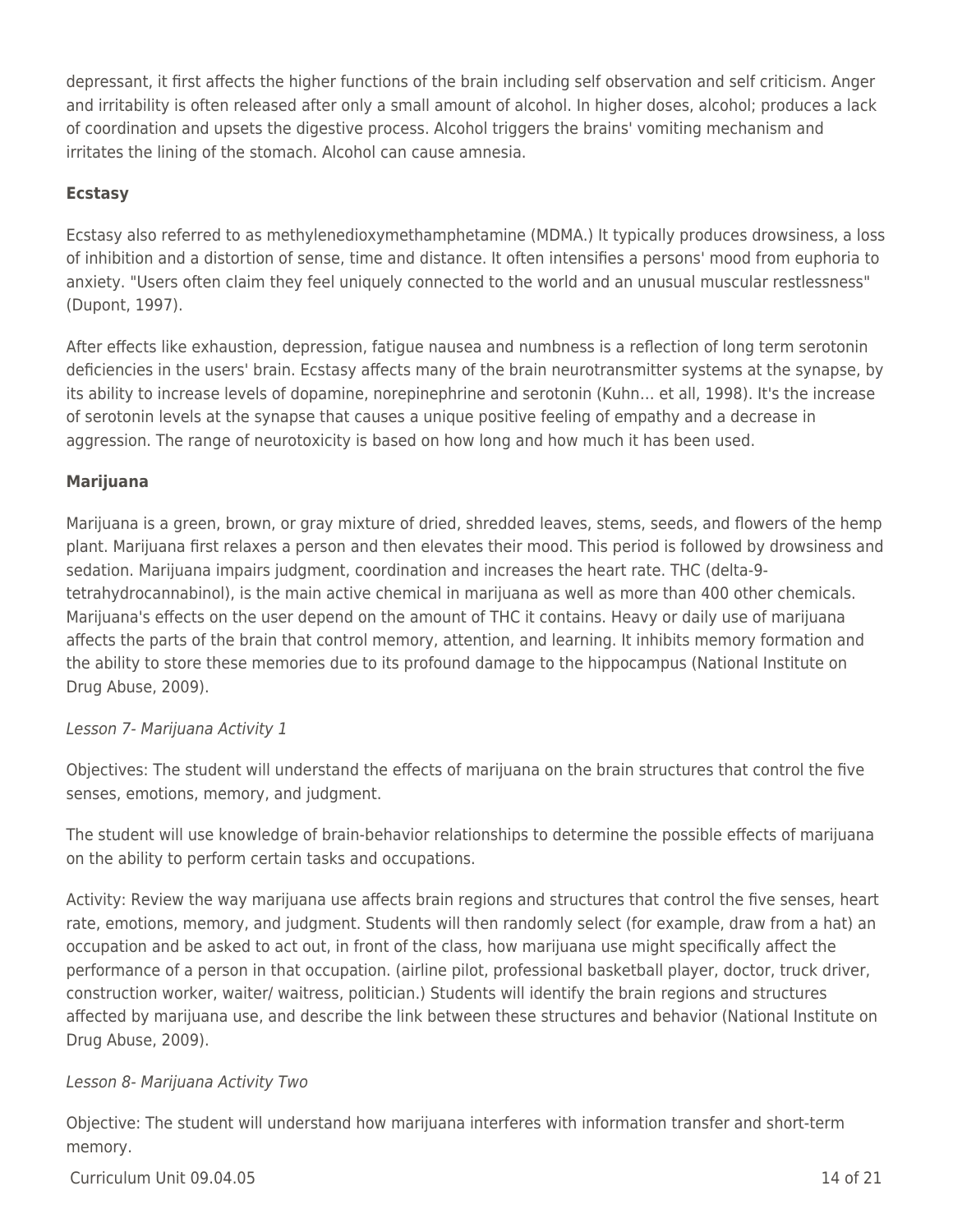Activity: Read aloud a list of 20 words to the class; then ask the students to write down as many words as they can remember. Next, have several students, stand in pairs around the room and carry on loud conversations while you read another list of 20 words to the remainder of the class. Ask students once again to write down as many of the words as they can remember. Compare the performance of the two trials. Tell the students that, like the disruptive pairs of students, marijuana interferes with normal information transfer and memory. Students will then identify the areas of the brain and structures responsible for these functions and will be reminded that marijuana alters neurotransmission in these areas. Students can also search the Internet and other sources for more research into the effects of marijuana on information transfer and memory, and then prepare a brief report summarizing their findings (National Institute on Drug Abuse, 2009).

### **Heroin**

Heroin is in the drug class, opiate. People who inject opiates experience a rush of pleasure then enter a dreamy state and have little sensitivity to pain where all cares are forgotten. Some side effects include slowed breathing, constipation and pinpoint pupils. Opiates elicit their effects by activating opiate receptors that are widely distributed throughout the brain and body. When it reaches the brain, it activates the opiate receptors and produces an effect that correlates with the area of the brain involved. Two important effects produced by opiates, such as morphine, are pleasure and pain relief. The brain also produces substances known as endorphins that activate the opiate receptors. Endorphins are involved in respiration, nausea, vomiting, pain modulation, and hormonal regulation.

Opiates activate the brain's reward system. When a person injects, sniffs, or orally ingests heroin, it travels to the brain through the bloodstream. Heroin then activates opiate receptors in the brain which results in feelings of reward or pleasure (National Institute on Drug Abuse, 2009).

Opiates also act on the respiratory center in the brainstem. This causes a decrease in breathing rate. Excessive amounts of an opiate, like heroin, can cause the respiratory centers to shut down breathing. When someone overdoses on heroin, it is the action of heroin in the brainstem respiratory centers that can cause the person to stop breathing and die (National Institute on Drug Abuse, 2009).

### **Cocaine**

Cocaine is considered a stimulant. It immediately causes a surge of energy and alertness, by stimulation of the nervous system. This results in increased heart rate, blood pressure and dilation of the breathing tubes in your lungs. It also causes an intense feeling of euphoria (Kuhn… et all, 1998).

Cocaine changes brain function by changing the way nerve cells communicate. One of the neurotransmitters affected by cocaine is dopamine. Once dopamine has attached to a nerve cell's receptor and caused a change in the cell, it's pumped back to the neuron that released it. But cocaine blocks the pump, called the dopamine transporter. Dopamine then builds up in the gap (synapse) between neurons. Dopamine will continue to affect a nerve cell after it should have stopped. Cocaine also causes the body's blood vessels to become narrow and constricts the flow of blood. The heart is then forced to work harder to pump blood through the body. The heart can even temporarily lose its natural rhythm, called fibrillation. Many of cocaine's effects on the heart are actually caused by cocaine's impact on the brain (Kuhn… et all, 1998).

Initially, cocaine may make someone feel pleasure. Later it can damage the ability to feel pleasure. Long-term cocaine use may reduce the amount of dopamine or the number of dopamine receptors in the brain. Nerve cells, then must have cocaine to communicate properly. Without the drug, the brain can not send enough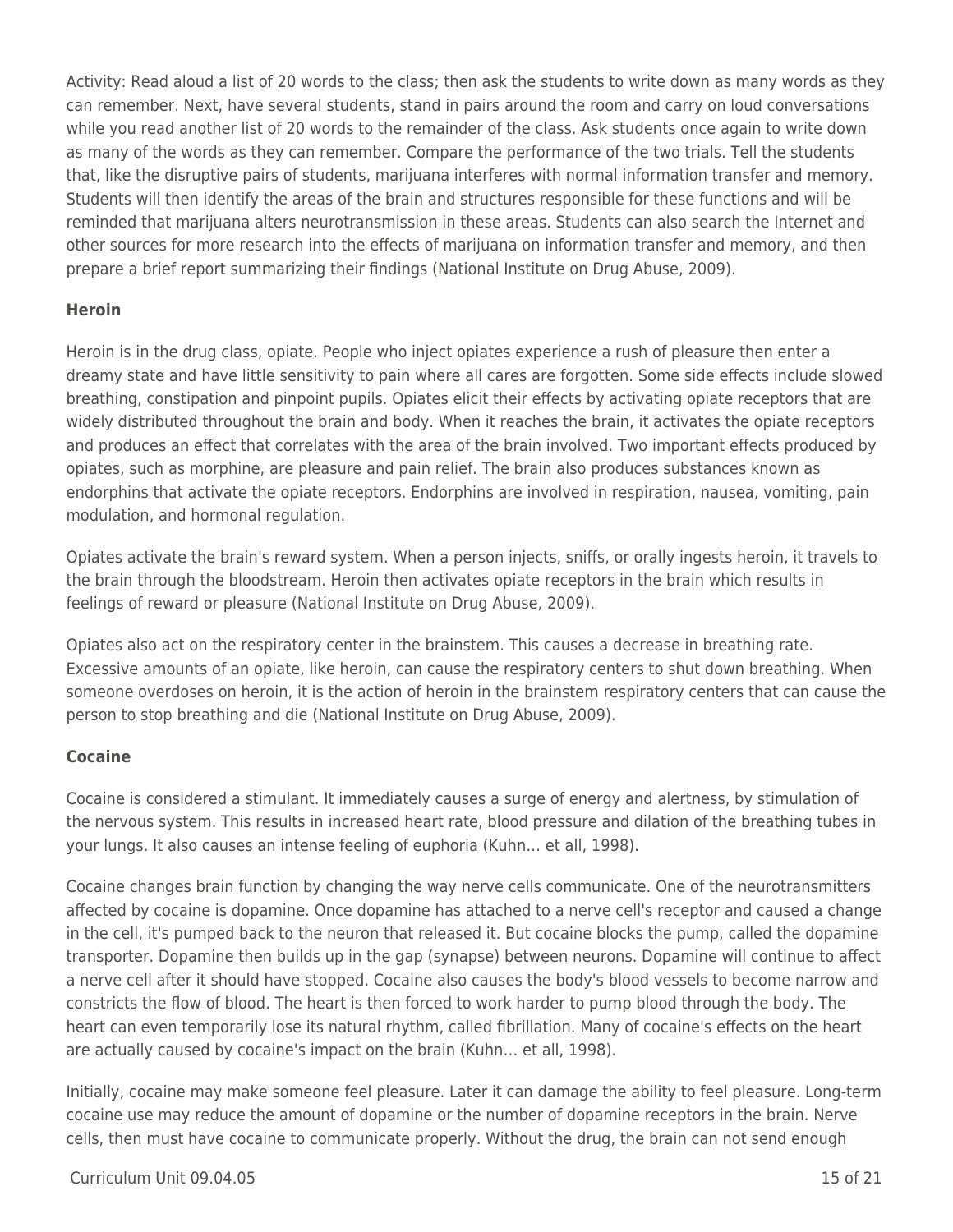dopamine into the receptors to create the feeling of pleasure (Kuhn… et all, 1998).

### **Steroids**

Anabolic steroids are artificial versions of the hormone testosterone. The body's testosterone production is controlled by a group of nerve cells at the base of the brain, in the hypothalamus. The hypothalamus helps control appetite, blood pressure, moods, and reproductive ability. While steroids are used to increase physical strength, they inhibit the immune system making you more susceptible to sickness. The ultimate problem lies in the mental damage that they create. Anabolic steroids can change the messages the hypothalamus sends to the body and can disrupt normal hormone function. They can also lead to liver damage or cancer. They can also permanently stop bones from growing. This means that a young steroid user may not grow to be his or her full adult height (National Institute on Drug Abuse, 2009).

Anabolic steroids also affect the part of the brain that influences mood, memory and learning. They cause feelings of irritability and depression. Often steroids will cause aggressive behavior. The effect may wear off, but it has long term consequences on the developing brain. This outward aggression is correlated with inner changes in the brain. This is because the neurotransmitter levels in the brain's aggression control region are activated. Neuroscientists have found that steroid use as a teenager can cause serious behavioral changes well into adulthood (American Psychological Association, 2009).

# **The Addict's Brain**

"Addiction is the repetitive, compulsive use of a substance that occurs despite negative consequences to the user" (Kuhn… et all, 1998). Addictive drugs will activate circuits in the brain that usually respond to 'normal' pleasures such as food. Developing an addiction to drugs depends on many factors in the life of the user like, family history, personality, mental health and life experiences. The actual drug taking is maintained by factors including changes in the brain as well as the deep desire to experience pleasure from the drug and avoid the discomforts of withdrawal (Kuhn… et all, 1998).

Both psychological and physical dependence occurs in people who are addicted to drugs. Addiction is so powerful because it mobilizes basic brain functions that are necessary for survival. These neural circuits exist in all people. The neural circuit causes people to enjoy life sustaining activities. When a person experiences pleasure, he/ she is likely to repeat this activity. This neural circuit is often known as the reward pathway. When this pathway is destroyed a person loses interest or motivation in pleasurable life sustaining activities. Addictive drugs act as activators of the pleasure pathway in the brain. Stimulants like opiates, alcohol and nicotine may act as a substitute for natural pleasures like food (Kuhn… et all, 1998).

Addiction is considered a brain disease because it changes these structures in the brain as well as how it works. It does this by disrupting the normal, healthy functioning of the brain. Although harmful, addiction is both preventable and treatable. Drugs target the reward system or "pleasure pathway" by increasing the release of dopamine. An excess of dopamine produces a "high" that makes the user feel good. This feeling often leads to repetitive behavior. The reward pathway is responsible for making sure that you repeat a behavior whenever possible by connecting to regions of the brain that control memory and behavior. The reward pathway also signals the brains motor center and strengthens the "wiring" to help you achieve the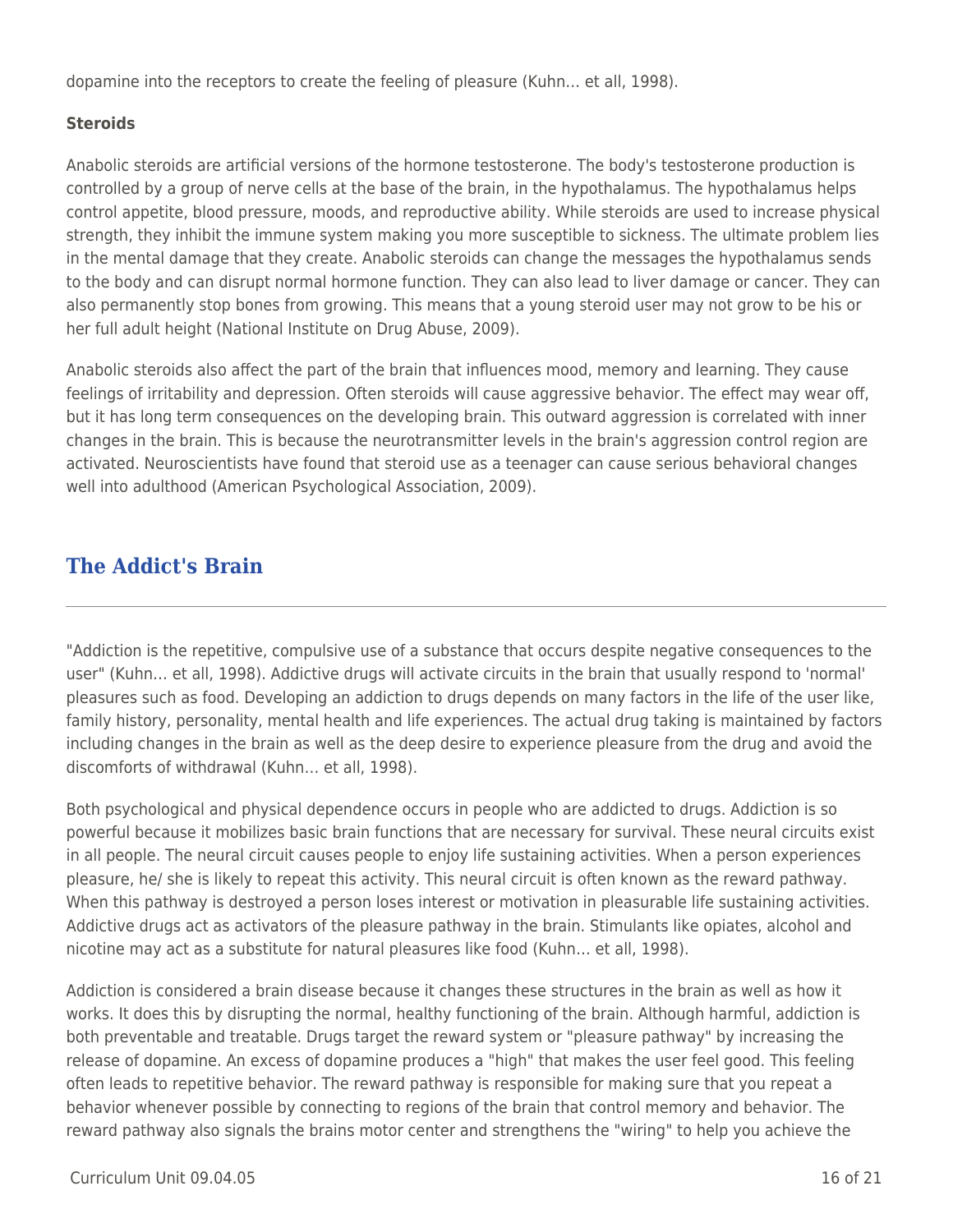reward, i.e. repeat the pleasurable experience. Over time the brain begins to adjust so that it can no longer experience pleasure in natural ways, it needs the drug in order to feel good. The lack of being able to feel natural pleasure is often what makes it so hard for an addict to give it up (Scholastic, 2009).

# **The Brain and Nutrition - Keeping your Brain Healthy**

We know that drugs and other substances alter the way neurons communicate with each other which in turn affects how we live via our learning, memories, experiences and physical well being. Just as it is important to know what not to put into our bodies, we should know what vital substances our bodies need for optimal functioning.

The brain requires twenty percent of our oxygen to operate properly. A person's nutritional intake can substantially affect brain function, mood and behavior. Brain chemistry and neural functioning is influenced by food intake, so deficiencies or excess amounts of vitamins and minerals also may impair function. The brain requires certain materials to function well, like sugar vitamins and minerals. Our brain produces essential proteins and fatty acids to grow and maintain connections between the neurons and to add myelin to axons (Brain Guide, 2007).

When it comes to energy consumption the human brain is very demanding. Energy is represented by the calories in food. The brain uses about 20 to 30% of a person's energy intake. When people don't consume enough calories in their diet they are more likely to experience changes in brain functioning. Simply by skipping breakfast, research shows a reduced verbal fluency, lower ability to solve problems and the lack of motivation.

Continual hunger via starvation, severely affects mental responsiveness. The body responds by slowing down most non-essential functions like hormonal levels, oxygen transportation and immune efficiency. People with a continual low energy feel apathetic, sad and depressed (Brain Guide, 2007).

Some fats are essential for proper brain function. Two lipids that are critical to the brain are the n-6 and n-3 fatty acids. Low levels of n-3 may cause visual problems by badly affecting the retina. Diets without n-3 fatty acids cause learning and motor disabilities and may damage systems that use the neurotransmitters dopamine and serotonin in the frontal cortex. The n-6 fatty acids affect neurotransmitter release and contribute to the ability of neurons to use glucose for energy (Brain Guide, 2007).

### **Diet and the Neurotransmitters**

Certain foods contain starting materials for neurotransmitters. "If a diet is deficient in these precursors, the brain will not be able to produce some neurotransmitters. Neurological and mental disorders may then occur if the balance of neurotransmitters is upset" (Chudler, 2009). Examples of neurotransmitter precursors are aspartic acid which is found in peanuts, potatoes, eggs and grains, choline which is found in eggs, liver and soybeans, glutamic acid, as found in flour and potatoes, phenylalanine which is used to make dopamine and is found in beets, soybeans, almonds, eggs, meat and grains, tryptophan which is used to make serotonin; found in eggs, meat, skim milk, bananas, yogurt, milk, and cheese and tyrosine which is used to make norepinephrine and is found in milk, meat, fish and legumes (Chudler, 2009).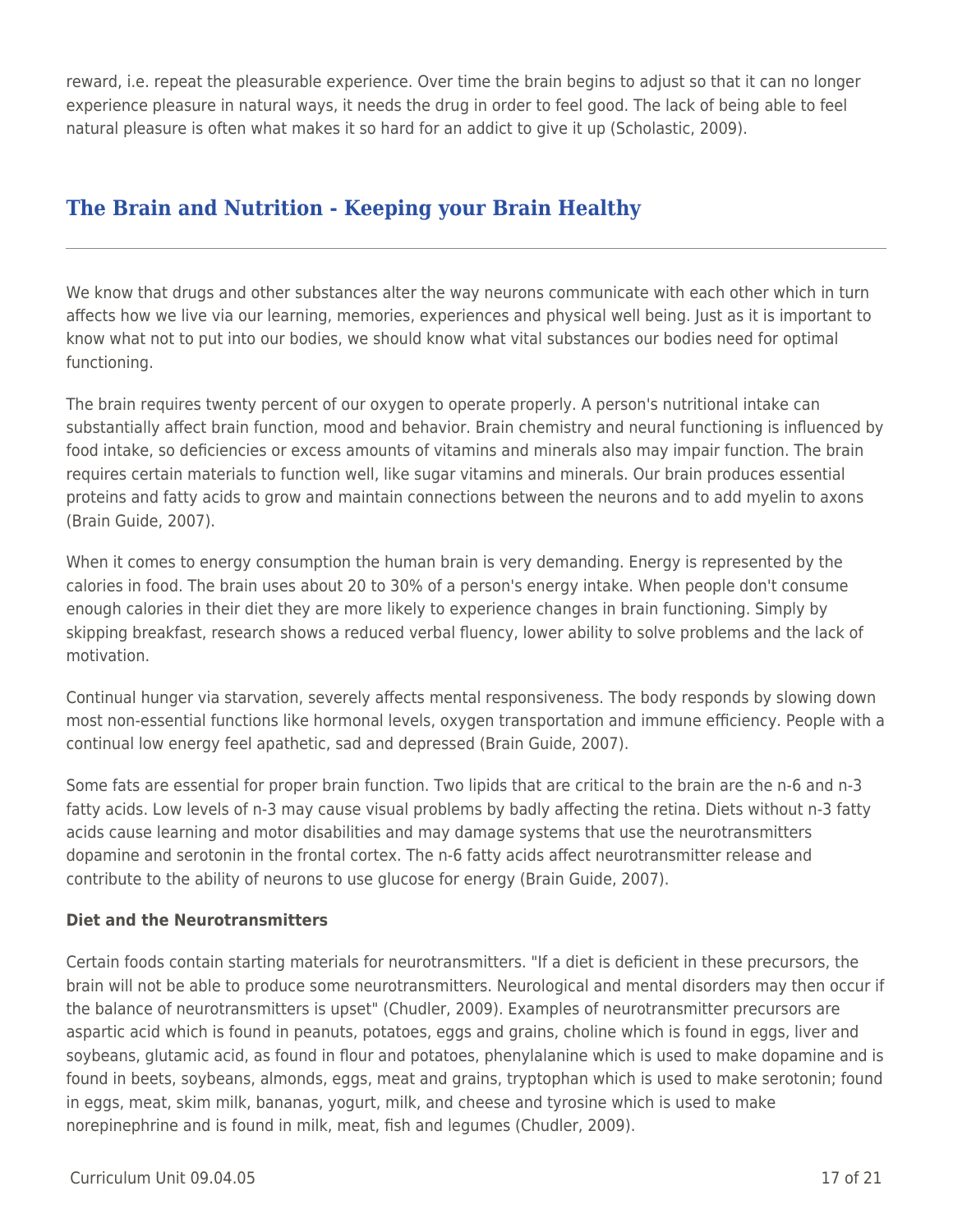#### **Diet and Brain Function**

Including certain foods in your diet can help improve brain function. Foods like raisins, berries, apples, grapes, cherries, prunes, and spinach are high in antioxidants and can dramatically reverse memory loss, restore motor coordination and balance. Another healthy group of foods such as salmon, mackerel, sardines, herring, flax oil, and walnuts contain omega-3 fatty acids. Omega-3s help improve general brain functioning and restore memory. (Carper, 2000).

The body runs on carbohydrates, although too much simple carbohydrates can be harmful to the body and brain functioning because they create a sharp rise in blood sugar. Complex carbohydrates like peanuts, dried apricots, dried beans, yogurt, oat bran, and sourdough bread digest well and will not produce rapid increases followed by rapid decreases in blood sugar. (Carper, 2000).

Sugar needs to be taken in moderation. Eating too much sugar can lead to insulin resistance. This upsets the glucose level in the blood which may lead to permanent damage to brain cells (Carper, 2000).

There are some types of fat that are not good for the brain. Polyunsaturated fats of the kind found in safflower, sunflower and corn oils, set up chronic inflammatory responses in brain tissue and may foster blood damage. They are also harmful to blood vessels and ultimately blood circulation. These oils are also found in processed foods such as salad dressings, fried foods, doughnuts and most margarine (Carper, 2000).

A daily dose of a variety of vitamins and minerals is necessary for ideal brain functioning. Ideally it's best to consume these vitamins and minerals through diet. If the recommended dose is not met through diet it is recommended to take a supplement. "According to some research studies, between one third and one half of school children who took a multivitamin-mineral supplement raised their non-verbal IQ scores as much as 25 points" (Carper, 2000).

# **Implementing District Standards**

This unit will be integrated directly through language arts and technology to meet CT Health and Science Standards such as: 1) Students will demonstrate the ability to use decision-making skills to enhance health. 2) Students will demonstrate the ability to advocate for personal, family and community health. 3) Students are provided with multiple opportunities to experience inquiry investigations that develop students' abilities to question, explore, observe, gather simple data, draw conclusions based on the data and build their understanding of natural phenomena. Additionally, this unit is aligned with New Haven Pubic Schools goals for students which say "What students learn in school must be relevant to the world in which they live. The learning that takes place in schools is not only academic, but also social and personal. It is profound and must be relevant to the world in which they live." This unit will therefore prepare me to better integrate subjects to fully develop one topic as well as help me to give students a "greater purpose" for learning about how and why it's important to keep the brain healthy because it directly affects their lives.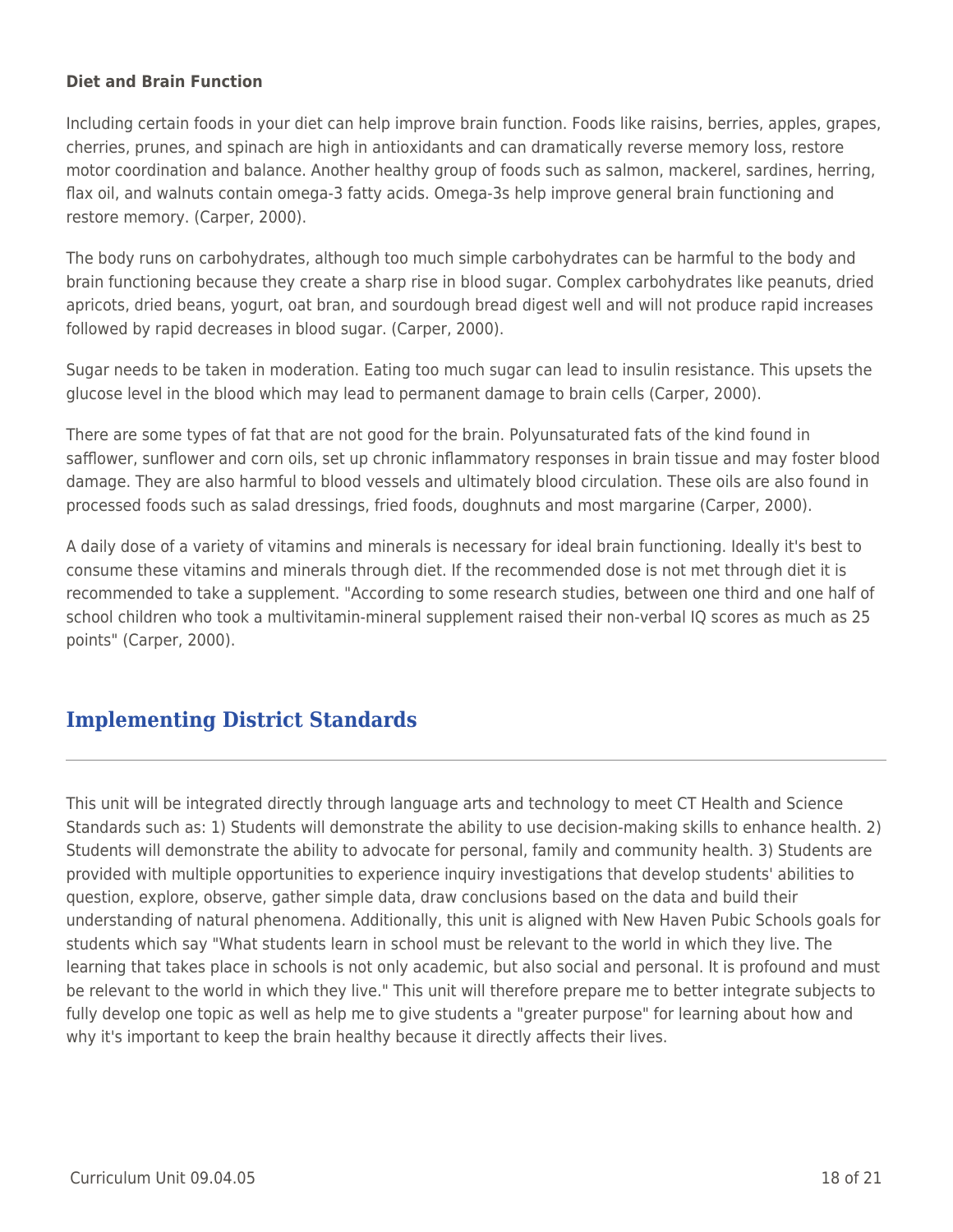### **References**

American Psychological Association (2009). Medical News Today Retrieved from http://www.medicalnewstoday.com/articles/38502.php This article examines how addiction is not merely a physical condition but a psychological one as well.

Brain Guide (2007). Brain Nutrition. Retrieved from http://www.brain-guide.org

This website provides much insight into how to optimize brain function through daily nutrition.

Bransford, J. & Brown, A. & Cocking, R. (1999). How People Learn: Brain, Mind, Experience, and School. Washington DC: The National Academies Press.

Carper, J. ( 2000). Your Miracle Brain. New York: Harper Collins.

This book gives much insight into how to optimize brain function through daily nutrition.

Chudler, E. (2009). Neuroscience For Kids. Retrieved from

http://faculty.washington.edu/chudler/introb.html This website provides an extreme amount of information regarding neurology in kid friendly terms. It also houses many lesson ideas for teachers and online games and tutorials.

Dupont, R. (1997). The Selfish Brain, Learning from Addiction. Washington DC: American Psychiatric Press. A fantastic resource for teachers interested in learning how the brain is the control center of the body. It also outlines everything from basic brain function and how learning takes place to how addiction changes the chemical structure of the brain.

Friedman, D. (1990). Focus on Drugs and the Brain. Frederick, MD: Twenty First Century Books. A kid friendly resource that teaches children the dangerous affects of drugs, how they affect the brain, and why children, whose brains are continually developing into their twenties should "Just Say No."

Genetic Science Learning Center (2009). How Neurons Talk to Each Other. Retrieved from http://learn.genetics.utah.edu/content/addiction/reward/neurontalk.html

This is an incredible resource and animation for students and teachers alike that teaches what happens in the brain on a cellular level. The animation gives a step by step look at how neurons communicate.

Goldman, S. (2007). The Merck Manuals- Online Medical Library. Retrieved from

http://www.merck.com/mmhe/sec06/ch076/ch076b.html An online medical library provided to give information about existing medical conditions and the symptoms and treatment involved. Not designed for self diagnosis, merely for research.

Hughes, J. (1999). Altered States, Creativity Under the Influence. New York: Watson Guptill Publications.

This is an interesting book for adults, in that it traces the lives and works of artists and musicians who at some point were under the influence of drugs or alcohol. By looking at their creations the author makes correlations as to how the brain was affected by the stimulants used.

Kuhn, C. & Swartzwelder, S. & Wilson, W. (1998). Buzzed. New York : WW Norton and Company. An extremely informative guide book

 $C$ urriculum Unit 09.04.05 19 of 21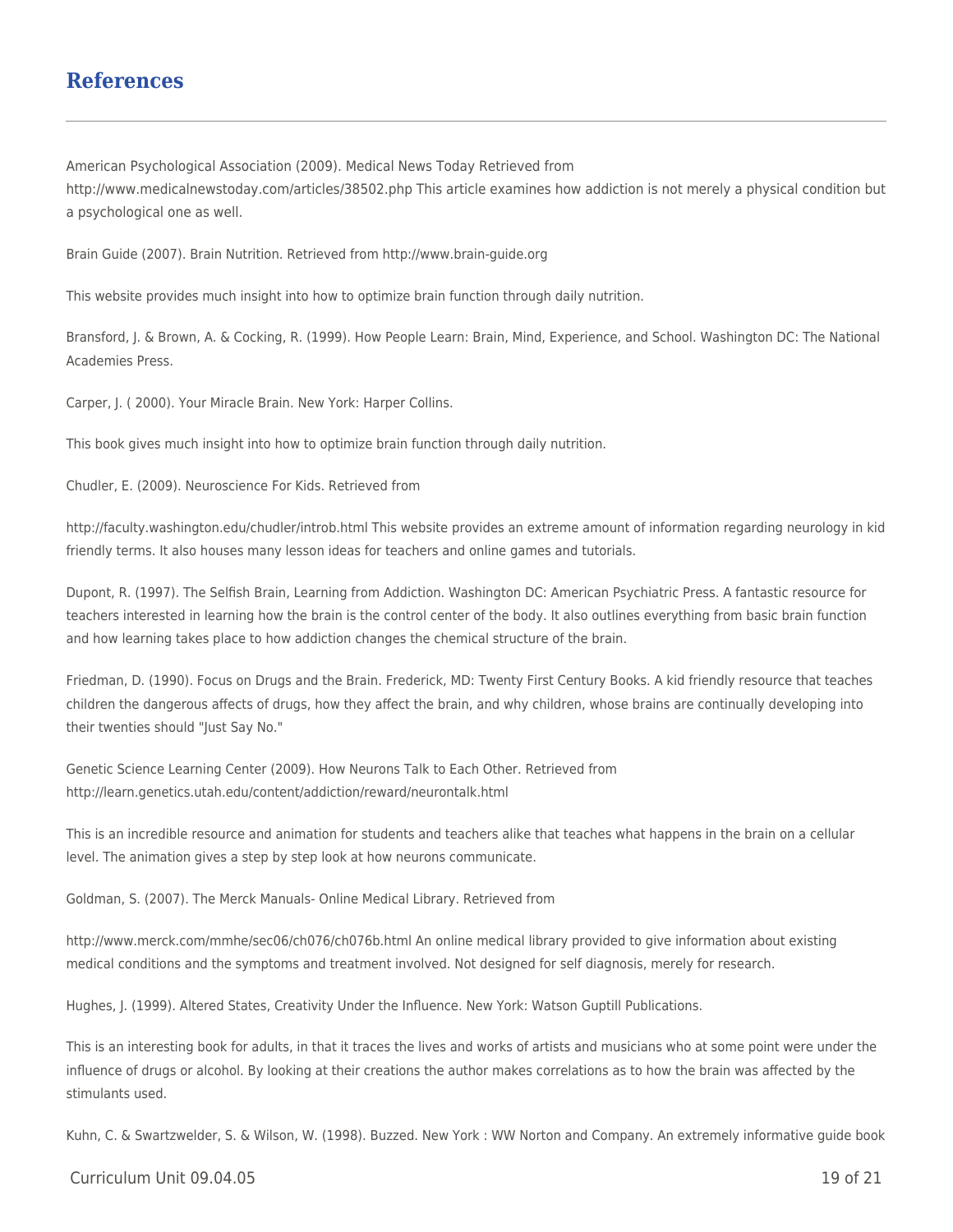that outlines many common illicit drugs how they are used and what they do to the brain.

Merriam Webster (2009). Retrieved from http://www.merriam-webster.com/dictionary/drug Online dictionary.

National Institute on Drug Abuse, (2009) The NIDA Junior Scientist Program Retrieved from http://www.drugabuse.gov/JSP2/JSP.html This website is a great teacher resource in that it provides background information on various drugs, their affect on the brain and body.

National Institute of Health. Diagram of a Synapse in the Brain (2009). Retrieved from:http://science.education.nih.gov Provides easy to understand diagrams and text about how neurons send and receive messages at the synapse which is one aspect of how we learn.

Nemours Foundation (2009). Scientist Teacher Education Partnership Program (STEPP) Retrieved from http://kidshealth.org An informative website that targets students and teachers alike by providing a plethora of information and lesson plans guiding children to make healthy decisions, throughout their developing years.

Orwell, M. (2009). E-How- How To Do Just About Everything How does Aspirin Affect the Body? Retrieved from http://www.ehow.com/how-does\_4564644\_aspirin-affect-body.html An interesting article about the uses of aspirin and how it affects the body via the brain.

Rankin, J. (1975). Alcohol, Drugs and Brain Damage. Ontario: Addiction Research Foundation. This is a basic book that outlines brain anatomy in kid friendly language and shows through text and diagrams how alcohol and drugs affect the brain.

Sacks, O. (1985). The Man Who Mistook His Wife for A Hat. NY, NY: Simon and Schuster.

A interesting series of case studies, encountered by Dr. Sacks that reveal the lives of some of his patients and how disease has affected their brain, therefore causing many physical and emotional disabilities to the body and mind.

Scholastic Inc. (2009). Genetics and Addiction. Retrieved from http://www2.scholastic.com/browse/article.jsp?id=3750896 A child friendly online resource that looks at what addiction is, its serious consequences, and how it can be treated.

University of Wisconsin-Madison (2008). How Ritalin Works In Brain To Boost Cognition, Focus Attention. Science Daily. Retrieved from

http://www.sciencedaily.com/releases/2008/06/080624115956.htm

An interesting article that looks at Ritalin and how it affects the "wiring" of the brain to better enable someone with attention deficit hyperactivity disorder, focus.

Wikipedia, The Free Encyclopedia (2009). NIA Human Brain Drawing. Retrieved from http://en.wikipedia.org/wiki/File:NIA\_human\_brain\_drawing.jpg Provides easy to understand diagrams of the anatomy of the brain.

Wikipedia, The Free Encyclopedia (2009). Diagram the Brain. Retrieved from http://uploadwikimedia.org/wikipedia/commons/1/1a/Gray728.svg Provides easy to understand diagrams of the anatomy of the brain.